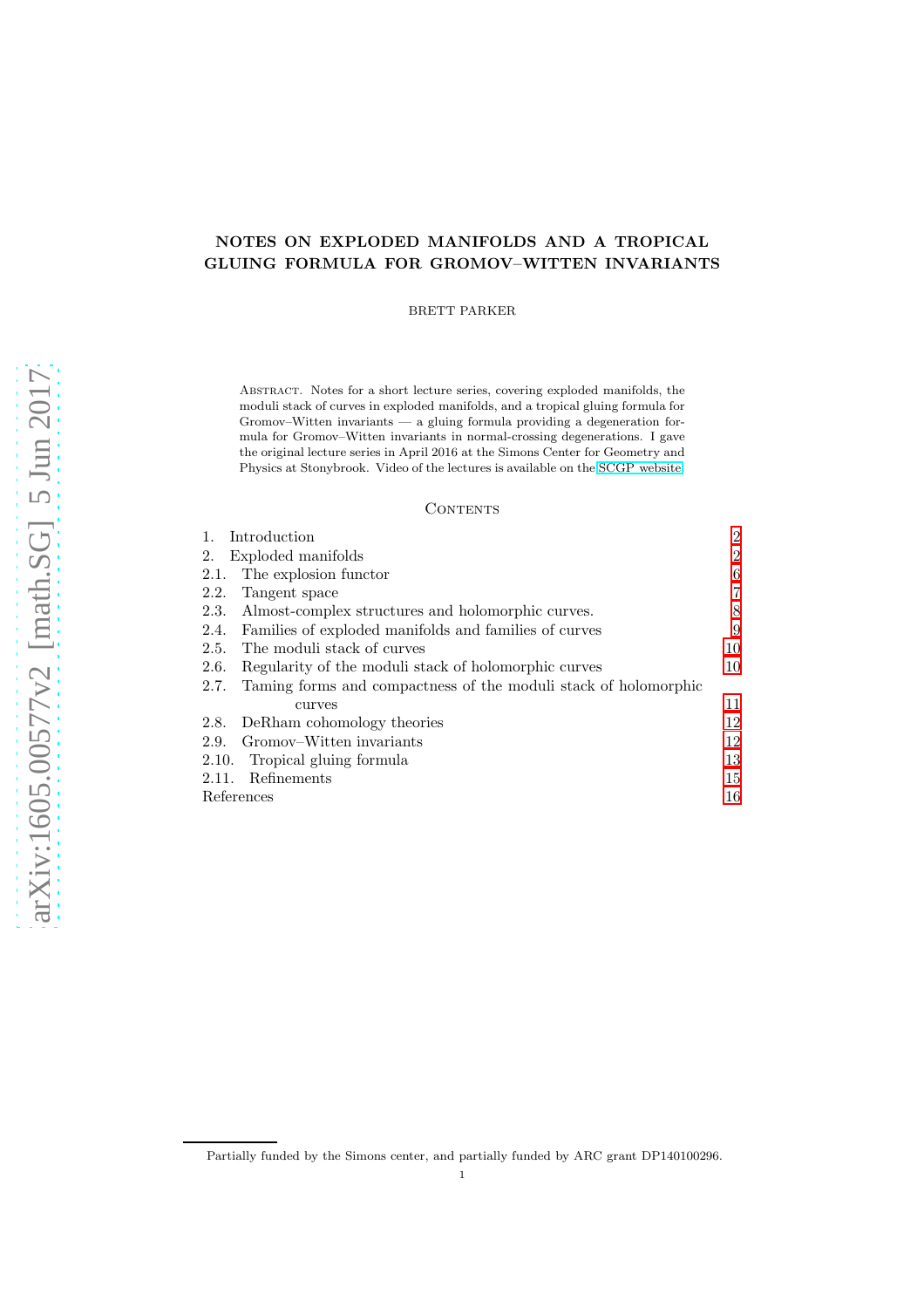#### 1. INTRODUCTION

<span id="page-1-0"></span>If we want a gluing or degeneration formula for Gromov–Witten invariants in a normal-crossing degeneration, we must keep track of information on two different scales: a small scale involving differential geometry of manifolds with products of cylindrical ends, and a large scale involving piecewise integral-affine geometry. On this large scale, holomorphic curves look like tropical curves, and consequently the gluing formula for Gromov–Witten invariants is a sum over tropical curves. This large and small scale information appears simultaneously in the degenerating family of targets, the domain of holomorphic curves, and the moduli stack of holomorphic curves, so it is natural and convenient to work in a category that keeps track of this large and small scale information systematically: the category of exploded manifolds.

Without using an appropriate category, such as exploded manifolds or log schemes, an explanation of Gromov–Witten invariants relative normal-crossing divisors or the associated gluing formula will seen surprising, unnatural, and unmotivated.<sup>[1](#page-1-2)</sup> By contrast, once exploded manifolds are understood, Gromov–Witten invariants relative normal-crossing divisors define themselves naturally with no creative leaps required<sup>[2](#page-1-3)</sup>, and the associated tropical gluing formula is inevitable. We replace the original degenerating family of manifolds with a smooth family of exploded manifolds. In this exploded family, holomorphic curves are holomorphic maps of curves within the category of exploded manifolds. The moduli stack of such holomorphic curves is a nice stack over the category of exploded manifolds, and is naturally smooth (modulo the usual transversality considerations). This moduli stack carries a natural virtual fundamental class compatible with pullbacks and therefore defining Gromov–Witten invariants that do not change in families. The Gromov– Witten invariants of any fiber are the Gromov–Witten invariants of the original smooth manifold, and when we calculate these invariants for a 'singular' fiber, we find our tropical gluing formula.

In order to explain relative Gromov–Witten invariants and the tropical gluing formula, we first study exploded manifolds. Exploded manifolds may seem strange, but their strangest features are forced by the geometry of holomorphic curves in normal-crossing degenerations. These geometric constraints created an unintentional link between exploded manifolds and log schemes.

These notes accompany my series of 3 lectures recorded in April 2016 at the Simons Center for Geometry and Physics at Stonybrook. The videos are available on the [SCGP website.](http://scgp.stonybrook.edu/video_portal/video.php?id=2595) Video of an introductory talk I refer to in these recordings is not available, but slides from analogous talks are available at [this link](https://prezi.com/yj74jcoy44vi/) or [this link.](https://prezi.com/fweevmpxkthu/ ) Please do not hesitate to contact me if you have any questions or comments.

#### 2. Exploded manifolds

<span id="page-1-1"></span>We begin with the definition of an exploded manifold, however we can extract little from it without further definitions and examples.

<span id="page-1-2"></span><sup>&</sup>lt;sup>1</sup>Some motivation is given in the introduction to [\[10\]](#page-16-0) or slides from talks linked to from my website, [http://maths-people.anu.edu.au/](http://maths-people.anu.edu.au/~parkerb)∼parkerb — the actual lecture series started with an unrecorded talk similar to the one at [this link.](https://prezi.com/yj74jcoy44vi/) The gluing formula is also described in an easy case without special language in [\[7\]](#page-16-1).

<span id="page-1-3"></span><sup>2</sup>This is not to say that defining these Gromov Witten invariants is easy. In both the log and exploded settings, it requires hard, technical work. For log Gromov–Witten invariants, see [\[4,](#page-15-1) [3,](#page-15-2) [1\]](#page-15-3). A separate, but related approach to defining GW invariants relative a version of normal-crossing divisors in the symplectic setting is found in [\[5\]](#page-15-4). For the relationship between these approaches and the approach using exploded manifolds, see [\[11,](#page-16-2) [13\]](#page-16-3).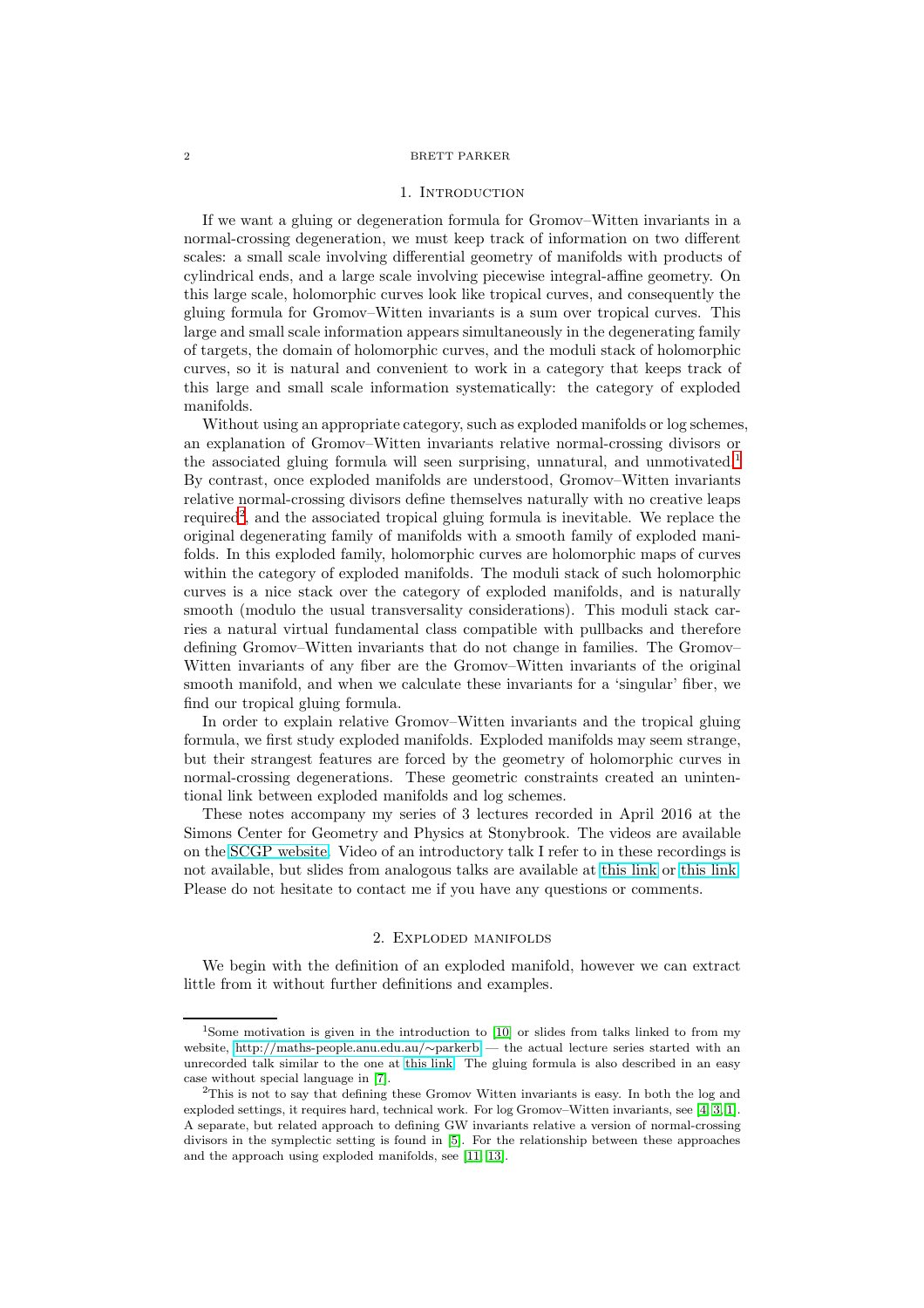Definition 2.1. An exploded manifold is an abstract exploded space locally isomorphic to  $\mathbb{R}^n \times \mathbf{T}_P^m$ .

Obviously, we need to understand what an abstract exploded space is, and what these  $\mathbb{R}^n \times \mathbf{T}_{P}^m$  are. All that can be extracted from the above definition is that exploded manifolds have coordinate charts isomorphic to  $\mathbb{R}^n \times \mathbf{T}_{P}^m$ . The type of these coordinate charts depends on nonnegative integers  $n$  and  $m$  and a  $m$ dimensional integral-affine polytope  $P$  (defined later). We shall see that the (real) dimension of such a coordinate chart is  $n + 2m$ .

Definition 2.2. An abstract exploded space is

- a set B with topology induced from a surjective map to a Hausdorff topological space  $\mathbf{B} \longrightarrow [\mathbf{B}]$ ,
- and a sheaf,  $\mathcal{E}^{\times}$ , of  $\mathbb{C}^*$ t<sup> $\mathbb{R}$ </sup>-valued functions, containing constants, and closed under multiplication and taking inverses, where  $\mathbb{C}^*$ t<sup>R</sup> means the group  $(\mathbb{C}^*,\times)\times$  $(\mathbb{R}, +).$

A morphism of abstract exploded spaces is a continuous map  $\phi : A \longrightarrow B$  so that  $\phi^*(\mathcal{E}^{\times}(\mathbf{B})) \subset \mathcal{E}^{\times}(\mathbf{A})$ . We call functions in  $\mathcal{E}^{\times}$  exploded functions.

We use  $\mathbb{C}^*\mathfrak{t}^{\mathbb{R}}$  for  $(\mathbb{C}^*,\times) \times (\mathbb{R},+)$  because it is the group of units for a semiring  $\mathbb{C} \mathfrak{t}^{\mathbb{R}}$  — an algebraic exploded manifold is like a nice algebraic space over this exploded semiring  $\mathbb{C} \mathfrak{t}^{\mathbb{R}}$ . As a set,  $\mathbb{C} \mathfrak{t}^{\mathbb{R}}$  is  $\mathbb{C} \times \mathbb{R}$ , with  $(c, a)$  written  $c\mathfrak{t}^a$ . The laws for multiplication and addition are then

$$
c_1\mathfrak{t}^{a_1}\times c_2\mathfrak{t}^{a_2}:=(c_1c_2)\mathfrak{t}^{a_1+a_2}
$$

and

$$
c_1 \mathfrak{t}^{a_1} + c_2 \mathfrak{t}^{a_2} := \begin{cases} c_1 \mathfrak{t}^{a_1} & \text{if } a_1 < a_2 \\ (c_1 + c_2) \mathfrak{t}^{a_1} & \text{if } a_1 = a_2 \\ c_2 \mathfrak{t}^{a_2} & \text{if } a_2 < a_1 \end{cases}
$$

The same construction works with any ring replacing  $\mathbb{C}$  — for example  $0\mathfrak{t}^{\mathbb{R}}$  is the tropical semiring. There is a tropical-part homomorphism from  $\mathbb{C}^*\mathfrak{t}^{\mathbb{R}}$  to the tropical numbers.

$$
ct^a := a
$$

Equally important, is the following smooth-part homomorphism only defined on  $\mathbb{C}\mathfrak{t}^{[0,\infty)}$ , the set of elements  $c\mathfrak{t}^a$  where  $a \geq 0$ .

$$
\lceil c \mathfrak{t}^a \rceil := \begin{cases} 0 \text{ if } a > 0 \\ c \text{ if } a = 0 \end{cases}
$$

The addition law on  $\mathbb{C}^*\mathfrak{t}^{\mathbb{R}}$  and the smooth-part homomorphism make sense if we think t is infinitesimal.

There are analogous tropical and smooth-part maps for exploded manifolds. The surjective map to a Hausdorff topological space,  $B \longrightarrow [B]$ , is related to the above smooth-part homomorphism, and  $[B]$  is called the smooth part of  $B$ . Corresponding to the tropical-part homomorphism, there is a surjective tropicalpart map  $B \longrightarrow B$ , where B is some complex of integral-affine polytopes called the tropical part of **B**. The tropical part of a coordinate chart  $\mathbb{R}^n \times \mathbf{T}_P^m$  is P, so coordinate charts on exploded manifolds are classified by dimension and their tropical part.

We now examine examples of exploded manifolds, building towards understanding a general coordinate chart  $\mathbb{R}^n \times \mathbf{T}_{P}^m$ .

 $\textbf{Example 2.3.} \ \mathbf{T} := \mathbf{T}^1_{\mathbb{R}}$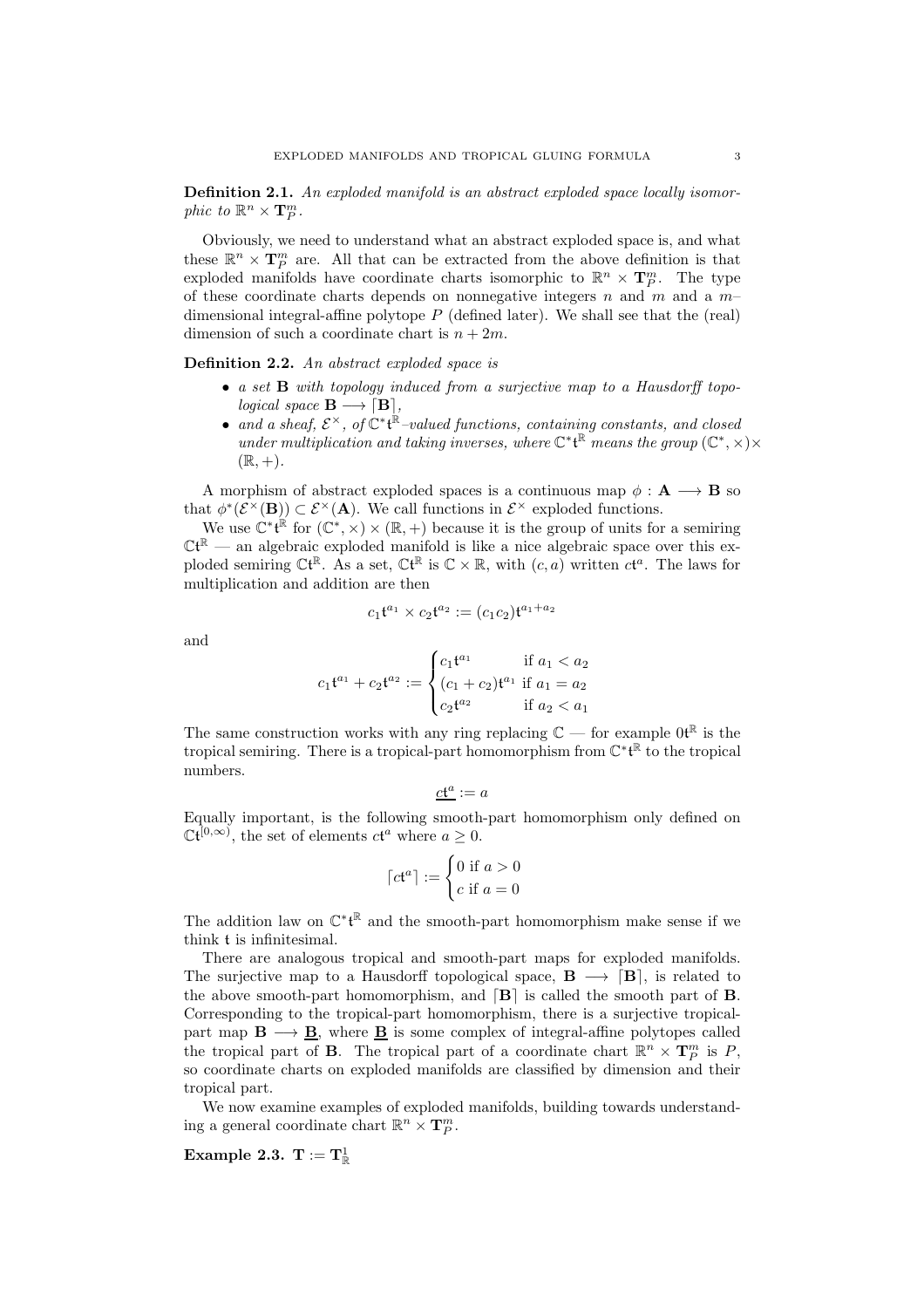As a topological space,  $\mathbf{T} = \mathbb{C}^* \mathfrak{t}^{\mathbb{R}}$  with the trivial indiscrete topology. Let  $z: \mathbf{T} \longrightarrow \mathbb{C}^* \mathfrak{t}^{\mathbb{R}}$  be the corresponding coordinate. The exploded functions on T are the monomials in z.

$$
\mathcal{E}^{\times}(\mathbf{T}) := \{ cz^n \text{ so that } n \in \mathbb{Z} \text{ and } c \in \mathbb{C}^* \mathfrak{t}^{\mathbb{R}} \}
$$

This example is both trivial and important: on any abstract exploded space, the sheaf of exploded functions is the sheaf of morphisms to T.

# **Example 2.4.**  $\mathbf{T}^1_{[0,\infty)} := \text{Expl}(\mathbb{C}, 0)$

As a set,  $\mathbf{T}_{[0,\infty)}^1 := \mathbb{C}^* \mathfrak{t}^{[0,\infty)}$ , with topology induced from the smooth-part homomorphism  $\mathbb{C}^* \dot{\mathfrak{t}}^{[0,\infty)} \longrightarrow \mathbb{C} := \lceil \mathbf{T}^1_{[0,\infty)} \rceil$ . Let  $z : \mathbf{T}^1_{[0,\infty)} \longrightarrow \mathbb{C}^* \mathfrak{t}^{[0,\infty)} \subset \mathbb{C}^* \mathfrak{t}^{\mathbb{R}}$  be the corresponding coordinate on  $\mathbf{T}^1_{[0,\infty)}$ , and let  $[z]: \mathbf{T}^1_{[0,\infty)} \longrightarrow \mathbb{C}$  be the composition of z with the smooth-part homomorphism. The exploded functions on  $\mathbf{T}^1_{[0,\infty)}$  are all functions in the form

 $h([z]) \mathfrak{t}^a z^n$ 

where h is a smooth<sup>[3](#page-3-0)</sup>,  $\mathbb{C}^*$ -valued function,  $a \in \mathbb{R}$  is locally constant, and  $n \in \mathbb{Z}$ .

Later on, we discuss the explosion functor  $-$  a functor producing a holomorphic exploded manifold from a complex manifold with normal-crossing divisors ( or more generally, a complex, log smooth, log scheme). The explosion of  $\mathbb C$  with the divisor 0 is  $\mathbf{T}_{[0,\infty)}^1$ . Think of this explosion as 'exploding' the divisor 0 and replacing it with  $\mathbb{C}^*{\mathfrak{t}}^{(0,\infty)}$ , replacing the divisor with a collection of cylinders,  $\mathbb{C}^*$ , indexed by  $(0, \infty)$ .

<span id="page-3-1"></span>Remark 2.5. [Relationship of exploded manifolds to log schemes] For exploded manifolds **B**, the sheaf of morphisms to  $\mathbf{T}_{[0,\infty)}^1$  is the sheaf of exploded functions with tropical part in  $[0, \infty) \subset \mathbb{R}$ . We can compose such exploded functions with the smooth-part homomorphism to obtain  $\mathbb{C}-$ valued functions. Such  $\mathbb{C}-$ valued functions come from functions on  $[\mathbf{B}]$ . So, maps from  $\mathbf{B}$  to  $\mathbf{T}_{[0,\infty)}^1$  form a sheaf of monoids on  $[B]$  with a homomorphism to the sheaf of  $\mathbb{C}-$ valued functions on  $[B]$ . Such a structure is called a log structure. Exploded manifolds (with tropical part consisting of polytopes not containing any entire lines) may be defined using this log structure together with the natural map to a point  $p^{\dagger}$  with log structure the smooth-part homomorphism  $\mathbb{C}^*{\mathfrak{t}}^{[0,\infty)} \longrightarrow \mathbb{C}$ . From this perspective, the explosion of a complex log scheme M is  $M \times p^{\dagger}$  with the natural projection to  $p^{\dagger}$ . For further details on the relationship between exploded manifolds and log schemes, see [\[11\]](#page-16-2).

After this warmup, we are ready to define  $\mathbf{T}_{P}^{m}$ . Let  $P \subset \mathbb{R}^{m}$  be an integralaffine polytope — a subset of  $\mathbb{R}^m$  with nonempty interior, cut out by finitely many integral-affine inequalities in the form

$$
x \cdot \alpha + a \ge 0 \text{ or } x \cdot \alpha + a > 0
$$

where  $\alpha \in \mathbb{Z}^m$  and  $a \in \mathbb{R}$ .

Example 2.6.  $\mathbf{T}_{P}^{m}:=\mathbf{T}_{P}$ 

As a set,  $\mathbf{T}_P^m$  is the subset of  $(\mathbb{C}^*\mathfrak{t}^{\mathbb{R}})^m$  with tropical part in P.

$$
\mathbf{T}_P^m := \left\{ (c_1 \mathbf{t}^{a_1}, \dots, c_m \mathbf{t}^{a_n}) \in (\mathbb{C}^* \mathbf{t}^{\mathbb{R}})^m \text{ so that } (a_1, \dots, a_m) \in P \right\}
$$

<span id="page-3-0"></span><sup>&</sup>lt;sup>3</sup>We can put a different regularity on  $T^1_{[0,\infty)}$ , such as holomorphic, or continuous, by changing the regularity required of h. Holomorphic exploded manifolds are abstract exploded spaces locally isomorphic to an open subset of  $\mathbb{C}^n \times \mathbf{T}_P$  with its sheaf of holomorphic exploded functions. Later on, we shall need to use a regularity — weaker, but pretty much as good as smooth — called  $C^{\infty,1}$ . See Remark [2.14.](#page-8-1)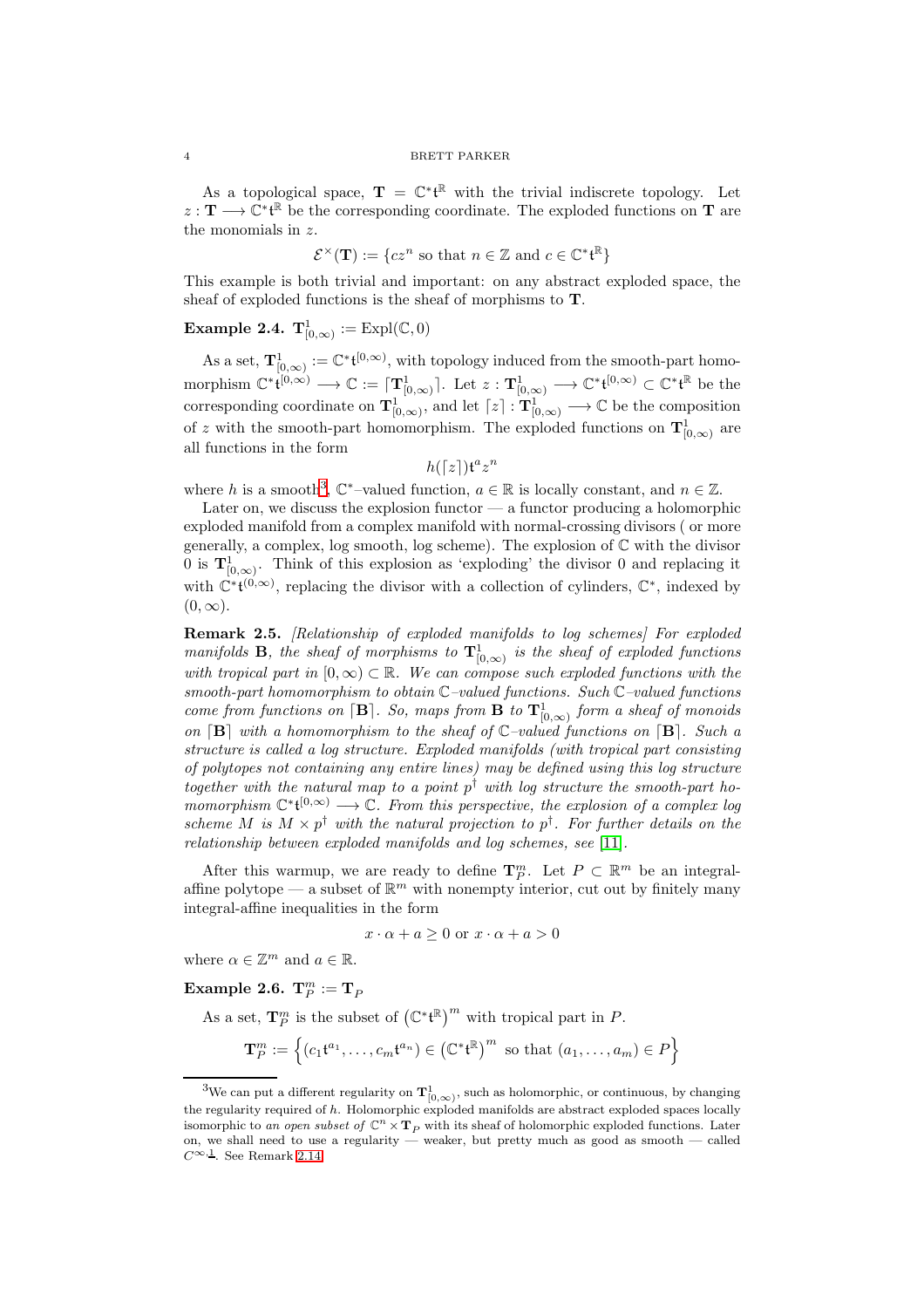Accordingly, we get coordinate functions  $z_i : \mathbf{T}_P^m \longrightarrow \mathbf{T}$  so that  $(\underline{z_1}, \ldots, \underline{z_m})$  defines our tropical-part map,  $\mathbf{T}_P \longrightarrow \mathbf{T}_P := P$ . Given an integral-affine map  $P \longrightarrow [0,\infty)$ in the form  $x \mapsto a + x \cdot \alpha$ , there is a corresponding monomial on  $\mathbf{T}_{P}^{m}$ 

$$
\mathfrak{t}^a z^\alpha : \mathbf{T}^m_P \longrightarrow \mathbb{C}^* \mathfrak{t}^{[0,\infty)} \qquad \text{where } z^\alpha := \prod_{i=1}^m z_i^{\alpha_i}
$$

We can compose such a monomial with the smooth-part homomorphism to define a C–valued function called a smooth monomial.

$$
\zeta:=\lceil\mathfrak{t}^az^\alpha\rceil:\mathbf{T}_P\longrightarrow\mathbb{C}
$$

The definition of the smooth-part homomorphism implies that such a monomial is nonzero exactly where  $\frac{t^a z^{\alpha}}{a} = 0$ . Such smooth monomials form a finitely generated monoid; choose some basis  $\zeta_1, \ldots, \zeta_n$ , then, the smooth part of  $\mathbf{T}_P$  is the image of  $(\zeta_1,\ldots,\zeta_n)$  in  $\mathbb{C}^n$ , and the smooth-part map  $\mathbf{T}_P \longrightarrow [\mathbf{T}_P]$  is  $(\zeta_1,\ldots,\zeta_n)$ . The induced topology on  $\mathbf{T}_P$  is the coarsest topology with all smooth monomials continuous.

We now define the sheaf of exploded functions  $\mathcal{E}^{\times}(\mathbf{T}_P)$ . The exploded functions are all functions in the form

$$
h(\zeta_1,\ldots,\zeta_n)\mathfrak{t}^az^\alpha
$$

where h is smooth and  $\mathbb{C}^*$ -valued, and  $a \in \mathbb{R}$  and  $\alpha \in \mathbb{Z}^m$  are locally constant. Again, we can change the regularity of our exploded manifold by changing the regularity required of h.

Once  $T_P$  is defined, there are no surprises in defining a general coordinate chart  $\mathbb{R}^n \times \mathbf{T}_P$ . As a topological space, this is the product of  $\mathbf{T}_P$  with  $\mathbb{R}^n$ , its smooth part is the product of  $[T_P]$  with  $\mathbb{R}^n$ , and its tropical part is P. The exploded functions on  $\mathbb{R}^n \times \mathbf{T}_P$  are as above, but now h may also depend on  $\mathbb{R}^n$ .

Remark 2.7. The reader should now be able to verify the following facts.

- (1) A map from any open subset U of a coordinate chart to  $\mathbf{T}_{P}^{m}$  is equivalent to m exploded functions  $f_i \in \mathcal{E}^{\times}(U)$  so that  $(f_1, \ldots, f_m) \in P$ .
- (2) A map  $\mathbf{T}_P \longrightarrow \mathbf{T}_Q$  induces an integral-affine map  $P \longrightarrow Q$ .
- (3) Given any integral-affine map  $P \longrightarrow Q$  there exists a map  $\mathbf{T}_P \longrightarrow \mathbf{T}_Q$ inducing it.
- (4)  $\mathbf{T}_P$  is isomorphic to  $\mathbf{T}_Q$  if and only if  $P$  is isomorphic to  $Q$  as an integralaffine polytope.
- (5) Any map  $\mathbf{T}_P \longrightarrow \mathbf{T}_Q$  induces a map  $[\mathbf{T}_P] \longrightarrow [\mathbf{T}_Q]$  compatible with the smooth structures on  $\lceil \mathbf{T}_P \rceil$  and  $\lceil \mathbf{T}_Q \rceil$ .
- (6) For any exploded manifold B, there exist functorial smooth-part and tropicalpart maps,  $\mathbf{B} \longrightarrow [\mathbf{B}]$  and  $\mathbf{B} \longrightarrow \mathbf{B}$ , that are as described on coordinate charts. Any morphism  $\phi : \mathbf{A} \longrightarrow \mathbf{B}$  has a smooth part  $[\phi]$  and tropical part  $\phi$  so that the following diagram commutes.



The tropical part can be complicated by how the tropical parts of different coordinate charts glue together. See section  $\frac{1}{4}$  of [\[10\]](#page-16-0) for more details.

.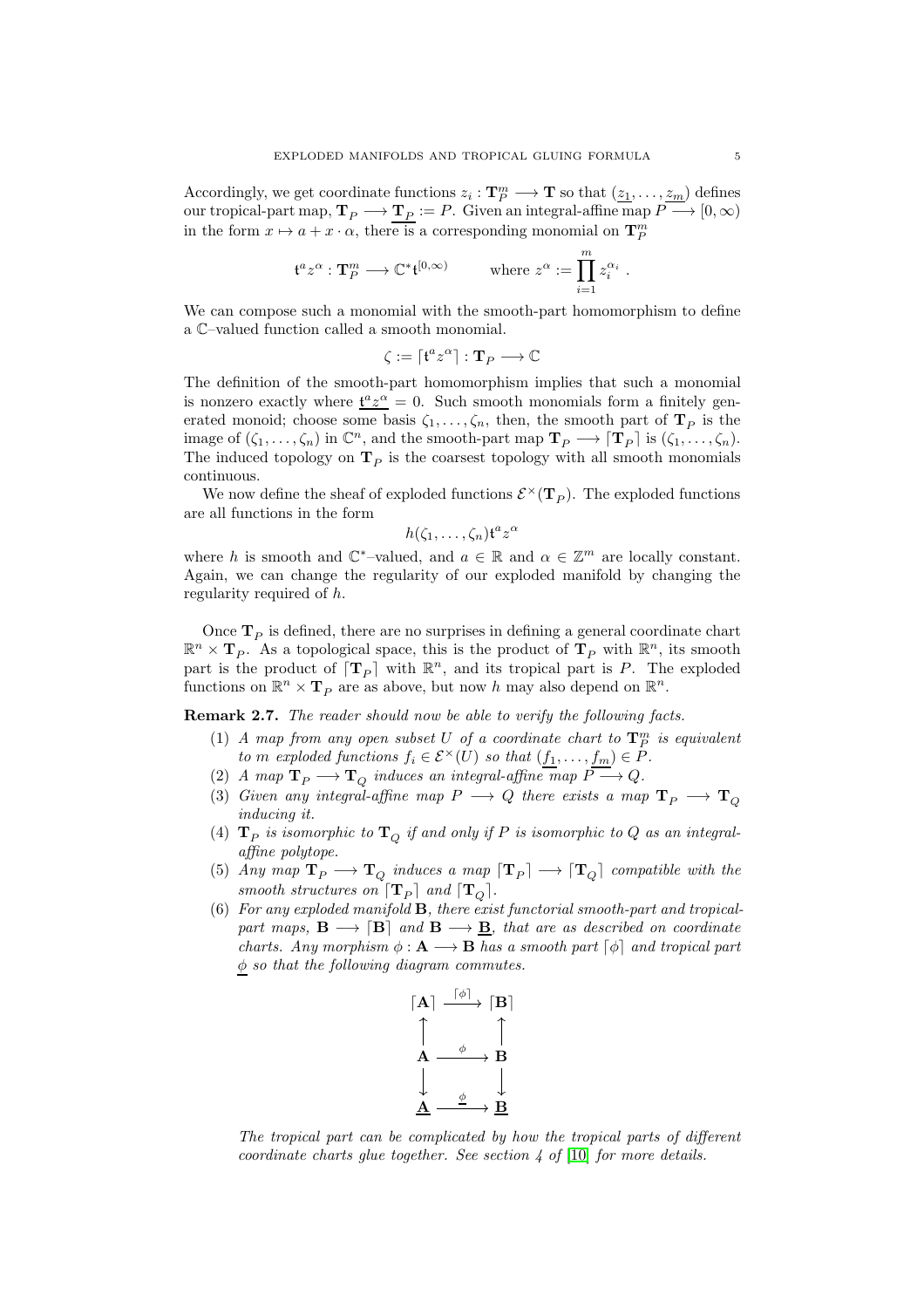<span id="page-5-2"></span>Example 2.8.  $T_{[0,l]}$ 

As a set  $\mathbf{T}_{[0,l]} = \mathbb{C}^* \mathfrak{t}^{[0,l]}$ . A basis for the smooth monomials on  $\mathbf{T}_{[0,l]}$  is  $\zeta_1 := \lceil z \rceil$ and  $\zeta_2 = \lceil t^l z^{-1} \rceil$ . The smooth part of  $\mathbf{T}_{[0,l]}$  is

$$
[\mathbf{T}_{[0,l]}] = \{ \zeta_1 \zeta_2 = 0 \} \subset \mathbb{C}^2 ,
$$

two complex planes joined at the origin — the local model around a node of a holomorphic curve (in the smooth category). Any holomorphic curve  $C$  in the category of exploded manifolds has smooth part a nodal curve  $\lceil \mathbf{C} \rceil$ . The nodes of  $\lceil \mathbf{C} \rceil$  correspond to strata of  $\mathbf{C}$  we shall call internal edges. And, around an internal edge,  $\bf C$  is locally modeled on  $\bf T_{[0,l]}$ . So, over the node in  $\lceil \bf C \rceil$  is an entire stratum of **C** isomorphic to  $\mathbf{T}_{(0,l)}$ . Because  $\mathbf{T}_{(0,l)}$  has no nonconstant smooth monomials, the restriction of exploded functions to an edge are just the monomials  $cz<sup>n</sup>$ , so maps of  $\mathbf{T}_{[0,1]}$  are rigid restricted to  $\mathbf{T}_{(0,l)}$ . A key observation (which shall lead to our gluing formula) is that choosing a map from  $\mathbf{T}_{[0,l]}$  is equivalent to choosing a maps from  $\mathbf{T}_{[0,l)}$  and  $\mathbf{T}_{(0,l]}$  agreeing on  $\mathbf{T}_{(0,l)}$ .

An instructive way to construct  $\mathbf{T}_{[0,l]}$  is as the subset of  $\mathbf{T}_{[0,\infty)^2}^2$  where  $z_1z_2=1$ t<sup>l</sup>, so  $\zeta_i$  is the restriction of  $[z_i]$ . This subset is a fiber of the map

$$
z_1 z_2 : \mathbf{T}_{[0,\infty)^2} \longrightarrow \mathbf{T}_{[0,\infty)} .
$$

The smooth part of this map is the local model for node formation.

$$
\zeta_1\zeta_2:\mathbb{C}^2\longrightarrow\mathbb{C}
$$

Over points  $\epsilon t^0 \in \mathbf{T}_{[0,\infty)}$  we get smooth manifolds  $\zeta_1 \zeta_2 = \epsilon$ , but over points  $c t^l$ where  $l > 0$ , we get exploded manifolds isomorphic to  $\mathbf{T}_{[0,l]}$ . Under the smoothpart map, all these different exploded manifolds are sent to  $\{\zeta_1\zeta_2 = 0\}$ . The discarded information is parametrized by  $\mathbb{C}^*{\mathfrak{t}}^{(0,\infty)}$ , and is correctly thought of as gluing information.

<span id="page-5-0"></span>2.1. The explosion functor. Note that  $\zeta_1 \zeta_2 : \mathbb{C}^2 \longrightarrow \mathbb{C}$  is a normal-crossing degeneration. The explosion functor applied to a (proper) normal-crossing degeneration gives a smooth family of exploded manifolds. For a complex manifold M with normal-crossing divisors,  $Expl M$  is a holomorphic exploded manifold with smooth part M. The explosion functor replaces coordinate charts that are open subsets  $\overline{U} \subset (\mathbb{C}^n, \{\zeta_1 \cdots \zeta_n = 0\})$  with the corresponding open subsets of  $\mathbf{T}_{[0,\infty)}^n$ with smooth part  $U \subset \mathbb{C}^n = [\mathbf{T}_{[0,\infty)^n}]$ , so we replace coordinates  $\zeta_i$  (whose vanishing locus give the divisor) with exploded coordinates  $z_i$  with smooth part  $[z_i] = \zeta_i$ . Given any holomorphic map  $h : M \longrightarrow N$  sending the interior of M to the interior of N and each stratum<sup>[4](#page-5-1)</sup> of M into some stratum of N, there is a unique explosion of h so that the following diagram commutes.

$$
\operatorname{Expl} M \xrightarrow{\operatorname{Expl} h} \operatorname{Expl} N
$$

$$
\downarrow \qquad \qquad \downarrow
$$

$$
[\operatorname{Expl} M] = M \xrightarrow{h} [\operatorname{Expl} N] = N
$$

Deligne-Mumford space has a natural structure of a complex orbifold with normalcrossing divisors the boundary divisors. It turns out that  $\text{Expl } \overline{M}_{g,n}$  represents the moduli stack of stable exploded curves with genus  $g$  and  $n$  punctures, and the explosion of the forgetful map  $\bar{M}_{g,n+1} \longrightarrow \bar{M}_{g,n}$  is the universal curve over this moduli stack. As discussed in Remark [2.5,](#page-3-1) the explosion functor also applies to

<span id="page-5-1"></span><sup>&</sup>lt;sup>4</sup>The strata of  $(\mathbb{C}^n, \{\zeta_1 \dots, \zeta_n = 0\})$  are the sets where  $\zeta_i = 0$  for  $i \in I$  and  $\zeta_i \neq 0$  for  $j \notin I$ . The strata of M are connected and locally isomorphic to these strata.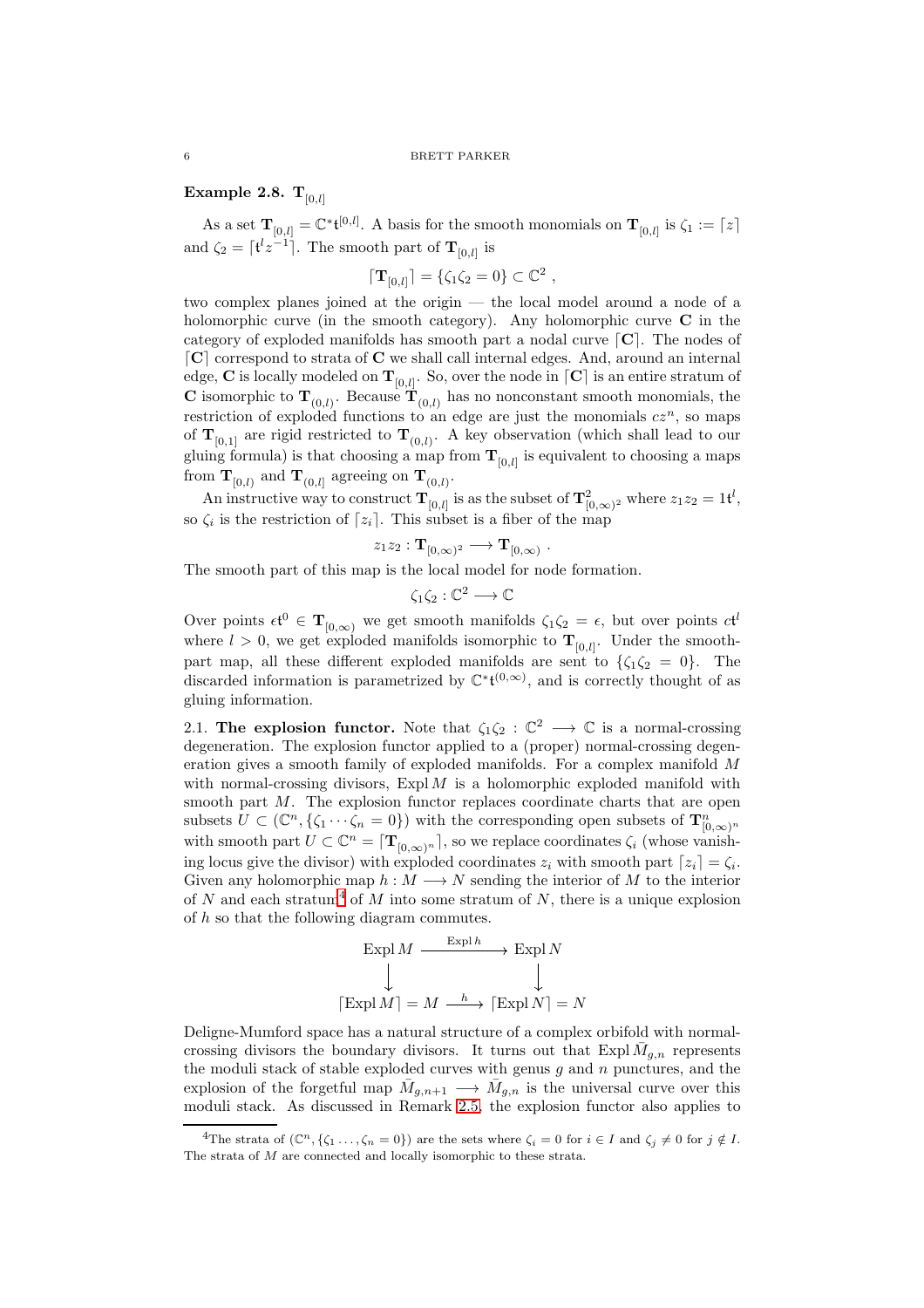nice log schemes (including log smooth log schemes). If X is such a log scheme, we can also apply the explosion functor to the moduli stack of curves in  $X$ . As discussed in [\[11\]](#page-16-2), the result of this is the moduli stack of holomorphic curves in Expl  $X$ .

To define Gromov–Witten invariants of  $M$  relative its normal-crossing divisor, we can use holomorphic curves in  $ExplM$ . We shall see that the moduli stack of such curves is naturally compact, and (modulo the usual transversality issues) is an orbifold in the category of exploded manifolds. A virtual fundamental class and Gromov–Witten invariants are naturally defined, and are invariant in families of exploded manifolds. In particular, by using the explosion of a normal-crossing or log smooth degeneration, we get a degeneration formula for Gromov–Witten invariants by calculating Gromov–Witten invariants of an exploded manifold with smooth part the singular fiber.

The explosion functor works for complex manifolds with normal-crossing divisors, or (nice) log schemes. There is no completely functorial analogue of the explosion functor for symplectic manifolds with normal-crossing divisors, however, by making a contractible choice of extra structure (such as that discussed in [\[6\]](#page-15-5)) we can construct an explosion of such a symplectic manifold with normal-crossing divisors. Gromov–Witten invariants of this exploded manifold are invariants of the original symplectic manifold with normal-crossing divisors, so are suitable for defining Gromov Witten invariants relative normal-crossing divisors in the symplectic setting. The degeneration formula also works for the symplectic analogue of normal-crossing or log smooth degenerations.

<span id="page-6-0"></span>2.2. Tangent space. Our defining sheaf of exploded functions  $\mathcal{E}^{\times}(\mathbf{B})$  only has the operation of multiplication, so is not suitable for defining tangent vectors as derivations. Let  $\mathcal{E}(\mathbf{B})$  be the sheaf of  $\mathbb{C} \mathfrak{t}^{\mathbb{R}}$ -valued functions generated from  $\mathcal{E}^{\times}(\mathbf{B})$ by allowing addition. We can then define vectorfields v as derivations on  $\mathcal{E}(\mathbf{B})$ satisfying the following conditions

$$
v(cx + dy) = cvx + dvy \text{ for } x, y \in \mathcal{E}(\mathbf{B}) \text{ and } c, d \in \mathbb{C}t^{\mathbb{R}},
$$

$$
v(xy) = (vx)y + xvy ,
$$

$$
\frac{v(1t^0)}{} = \underline{0t^0} ,
$$

and if x is  $\mathbb{R}^{t\mathbb{R}}$  valued, then so is vx. These conditions ensure that  $\underline{vx} = \underline{x}$  and that if  $x \in \mathcal{E}^{\times}$ , then vx is a smooth  $\mathbb{C}$ -valued function times x.

With these definitions, in standard coordinates  $z_1, \ldots, z_m$  on  $\mathbf{T}_P^m$ , the tangent vectorfields are real smooth functions times the real and imaginary parts of  $z_i \frac{\partial}{\partial z_i}$ — sections of a vectorbundle  $T\mathbf{T}_{P}^{m}$  isomorphic to  $\mathbb{R}^{2m}\times\mathbf{T}_{P}^{m}$ . Vectorfields and the tangent functor behave largely as they do for smooth manifolds:

- The relationship between 1–parameter groups of isomorphisms and flows of vectorfields is as usual.
- The cotangent bundle and tensors are defined as usual. Construction of tensors using partitions of unity also work as usual (assuming  $[B]$  is second countable).
- Transversality, intersection, and fiber products of transverse maps work as usual.[5](#page-6-1)

The first surprise about TB is the existence of integral vectors  ${}^{\mathbb{Z}}T_p\mathbf{B} \subset T_p\mathbf{B}$ . A vector v is integral if  $vx/x \in \mathbb{Z}$  for all exploded functions  $x \in \mathcal{E}^{\times}(\mathbf{B})$ . An example of a nonzero integral vector is the real part of  $z\frac{\partial}{\partial z}$  at any point in  $\mathbf{T}_{[0,\infty)}$  with

<span id="page-6-1"></span><sup>&</sup>lt;sup>5</sup> Transversality and intersection products are determined using TB, and not  $[B]$  — using ⌈B⌉ will not give a correct gluing formula. As a consequence, we need a new cohomology theory, called refined cohomology.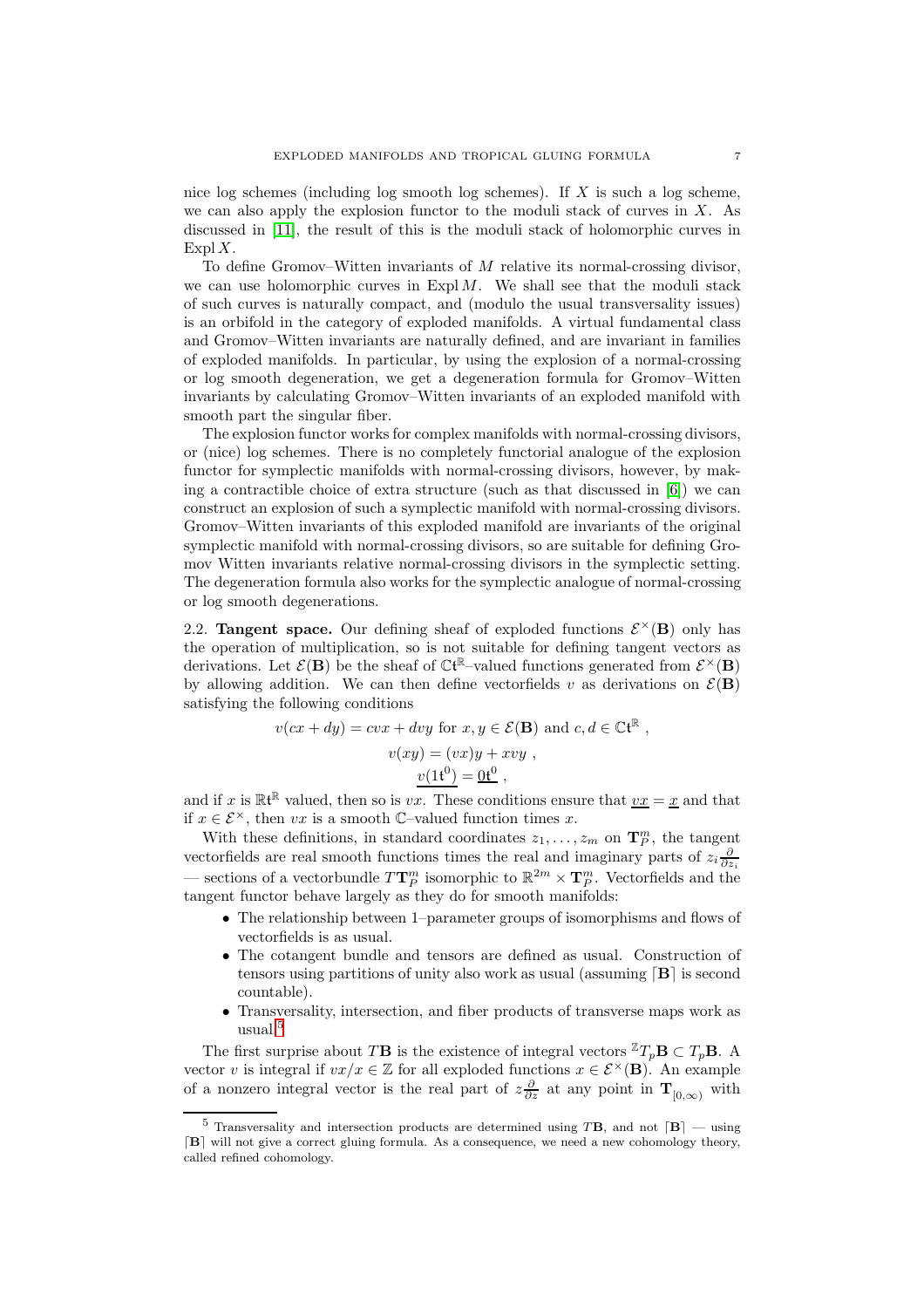tropical part in  $(0, \infty) \subset [0, \infty)$ . An arbitrary exploded function,  $x = h([z])t^a z^n$ , has  $vx/x = n$ . Over the interior of strata with m-dimensional tropical part,  ${}^{\mathbb{Z}}T_p\mathbf{B}$ is a  $\mathbb{Z}^m$ -lattice inside  $T_p$ **B**. We can identify this lattice with the lattice of integral vectors at the image of  $p$  in  $\underline{\mathbf{B}}$ , and the obvious identification is functorial.

## <span id="page-7-0"></span>2.3. Almost-complex structures and holomorphic curves.

**Definition 2.9.** An almost-complex structure  $J$  on  $B$  is an endomorphism of  $T\mathbf{B}$ (represented as a section of  $T^*{\bf B} \otimes T{\bf B}$ ) so that  $J^2 = -id$ , and so that, for any integral vector v and exploded function x,

$$
(Jv)x = i(vx)
$$

For example, on  $\mathbf{T}_{[0,\infty)}$ , J of the real part of  $z\frac{\partial}{\partial z}$  is the imaginary part of  $z\frac{\partial}{\partial z}$ plus a vectorfield vanishing where  $[z] = 0$ .

Before we define what a holomorphic curve is, we need the appropriate analogue of 'compact' for exploded manifolds:

**Definition 2.10.** B is complete if  $[B]$  is compact, and every polytope in  $\underline{B}$  is complete (i.e. **B** is locally isomorphic to  $\mathbb{R}^n \times \mathbf{T}_P$  where  $P \subset \mathbb{R}^m$  is closed).

For example,  $\mathbf{T}_{(0,1)}$  is not complete, but **T** is. The explosion of any compact manifold with normal-crossing divisors is also complete. There is a similar notion of a complete map, which is the analogue of a proper map. See Definition 3.5 of [\[10\]](#page-16-0).

<span id="page-7-2"></span>Definition 2.11. A holomorphic curve is a complete, 2-dimensional exploded manifold  $C$  with an almost-complex structure j.

A curve in  $(\mathbf{B}, J)$  is a holomorphic curve  $(\mathbf{C}, j)$  with a map

 $f: \mathbf{C} \longrightarrow \mathbf{B}$ .

This map is a holomorphic curve if  $df \circ i = J \circ df$ .

Apart from the exceptional example of  $C = T$ , each holomorphic curve  $(C, j)$  is locally isomorphic to one of three models:

- an open subset of  $\mathbb{C}$  here our curve behaves like smooth holomorphic curve; the tropical part of such a connected open subset is just a point;
- an open subset of  $T_{[0,\infty)}$  the smooth part of our curve here is an open subset of  $\mathbb C$  with the special point 0, the tropical part is  $[0, \infty)$ , and we call the strata of **C** over  $(0, \infty)$  an external edge or end of **C**;
- an open subset of  $T_{[0,l]}$  the smooth part of our curve here is isomorphic to an open subset of  $\{\zeta_1\zeta_2=0\}\subset\mathbb{C}^2$ , the model for a node. The strata over this node,  $\mathbf{T}_{(0,l)}$  is called an internal edge of C.

The smooth part  $\lceil \mathbf{C} \rceil$  of our curve is some compact nodal curve with a finite collection of special points. The tropical part  $C$  is a complete integral-affine graph with a vertex for every component of  $[C]$ , an internal edge isomorphic to  $[0, l]$  for each node, and a external edge isomorphic to  $[0, \infty)$  for each special point. The extra information in C, not seen in the nodal curve  $[C]$ , is a  $\mathbb{C}^* \mathfrak{t}^{(0,\infty)}$ -worth of gluing information for each node, discussed in Example [2.8.](#page-5-2)

Because  $f: \mathbf{C} \longrightarrow \mathbf{B}$  has more information than  $[f] : [\mathbf{C}] \longrightarrow [\mathbf{B}]$ , sometimes  $[f]$  has more automorphisms than  $f^6$  $f^6$  Call f stable if both f and  $[f]$  only have a finite number of automorphisms.

<span id="page-7-1"></span> ${}^{6}$ The cases in which  $[f]$  may have more automorphisms are those in which gluing information at nodes is not preserved. The only case in which f has more automorphisms than  $[f]$  is when  $C = T$  and f is not injective.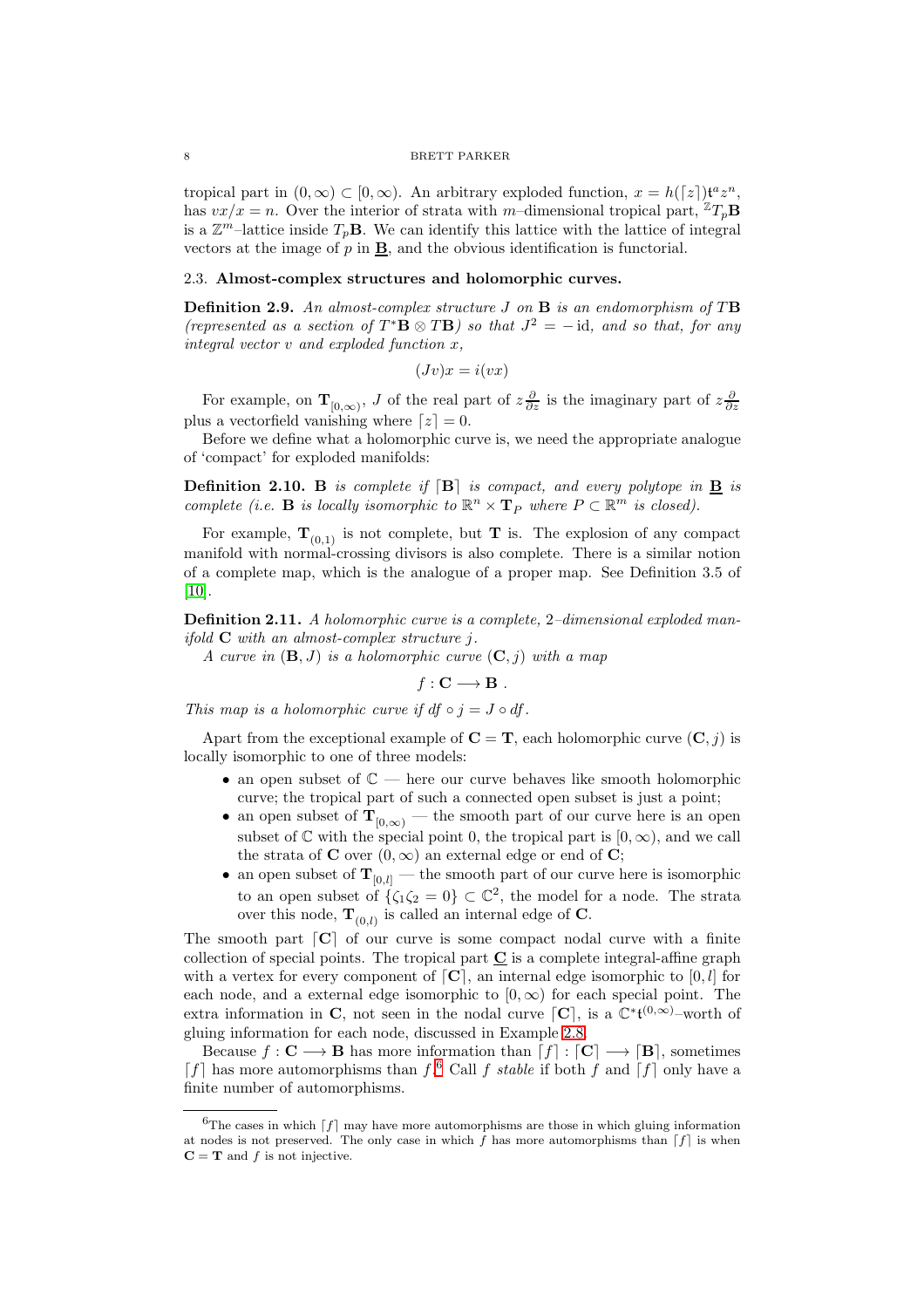#### <span id="page-8-0"></span>2.4. Families of exploded manifolds and families of curves.

**Definition 2.12.** A family of exploded manifolds is a complete map  $\pi : \mathbf{B} \longrightarrow \mathbf{B}_0$ so that for all  $p \in \hat{\mathbf{B}}$ ,

$$
T_p \pi : T_p \hat{\mathbf{B}} \longrightarrow T_{\pi(p)} \mathbf{B}_0 \text{ is surjective,}
$$

and 
$$
T_p \pi \left( {}^{\mathbb{Z}} T_p \hat{\mathbf{B}} \right) = {}^{\mathbb{Z}} T_{\pi(p)} \mathbf{B}_0
$$
.

For example, exploding any proper normal-crossing degeneration gives a family of exploded manifolds.

As usual, there is a notion of vertical (co)tangent bundle on  $\hat{\mathbf{B}} \longrightarrow \mathbf{B}_0$ , and a family of tensors is a section of the appropriate vertical tensor bundle. Using fiber products, we can perform base changes of families as usual, and as usual, any family of tensors pulls back under such base changes. As well as holomorphic curves in a single exploded manifold B, we are interested in holomorphic curves in a family of exploded manifolds  $\hat{\mathbf{B}} \longrightarrow \mathbf{B}_0$  with a family of almost-complex structures J.

<span id="page-8-3"></span>**Definition 2.13.** A family of (stable, holomorphic) curves  $\hat{f}$  in a family of targets  $(\hat{B}, J)$  is a family  $\mathbf{C}(\hat{f}) \longrightarrow \mathbf{F}(\hat{f})$  with a family of almost-complex structures j, and a map  $\hat{f}$  so that the following diagram commutes



and so that  $\hat{f}$  restricted to any fiber is a (stable, holomorphic) curve in the corresponding fiber of  $\hat{\mathbf{B}} \longrightarrow \mathbf{B}_0$ .

<span id="page-8-1"></span>Remark 2.14. The natural regularity for families of curves, and indeed individual curves<sup>[7](#page-8-2)</sup> is a tiny bit weaker than smooth. There is a notion of  $C^{\infty,1}$  regularity, defined in section 7 of [\[10\]](#page-16-0), regularity which, for all practical purposes, is as good as smooth. We can still take derivatives to all orders with  $C^{\infty,1}$  maps, and  $C^{\infty,1}$ exploded manifolds form a category that works as well as smooth exploded manifolds — except it takes longer to define. The almost-complex structure j and all maps in Definitions [2.11](#page-7-2) and [2.13](#page-8-3) should be regarded as  $C^{\infty,1}$ , although for proving compactness of the moduli stack of J–holomorphic curves in [\[14\]](#page-16-4), we use stronger regularity on  $(\hat{\mathbf{B}}, J) \longrightarrow \mathbf{B}_0$ .

On  $\mathbf{T}_{[0,\infty)}$ , a  $C^{\infty,1}$  function is a continuous function, smooth where  $[z] \neq 0$ , and with derivatives converging as  $[z] \rightarrow 0$  faster than  $|[z]|^{\delta}$  for every  $\delta < 1$ .  $Remembering~that~our~vector fields~on~\mathbf{T}_{[0,\infty)}~are~generated~by~the~real~and~imaginary$ parts of  $z\frac{\partial}{\partial z}$ , we can consider  $\mathbb{C} \setminus 0$  as having a cylindrical end at 0, then, a  $C^{\infty, \pm}$ function is one with all derivatives converging exponentially with all weights  $< 1$ . This  $C^{\infty,1}$  is the same as smooth on  $\mathbb R$  and  $\mathbf T$ , and all other coordinate charts can be obtained as fiber products from  $\mathbb R$ ,  $\mathbf T$ , and  $\mathbf T_{[0,\infty)}$ , and these fiber products are also valid in the category of  $C^{\infty,1}$  exploded manifolds.

<span id="page-8-2"></span><sup>&</sup>lt;sup>7</sup>We can achieve more regularity for families of curves if  $J$  is integrable, and it may be true that 'smooth' is the correct regularity for families of curves when  $J$  satisfies an extra condition called being  $\bar{\partial}$ –log compatible. I am unaware of a proof or a counter example.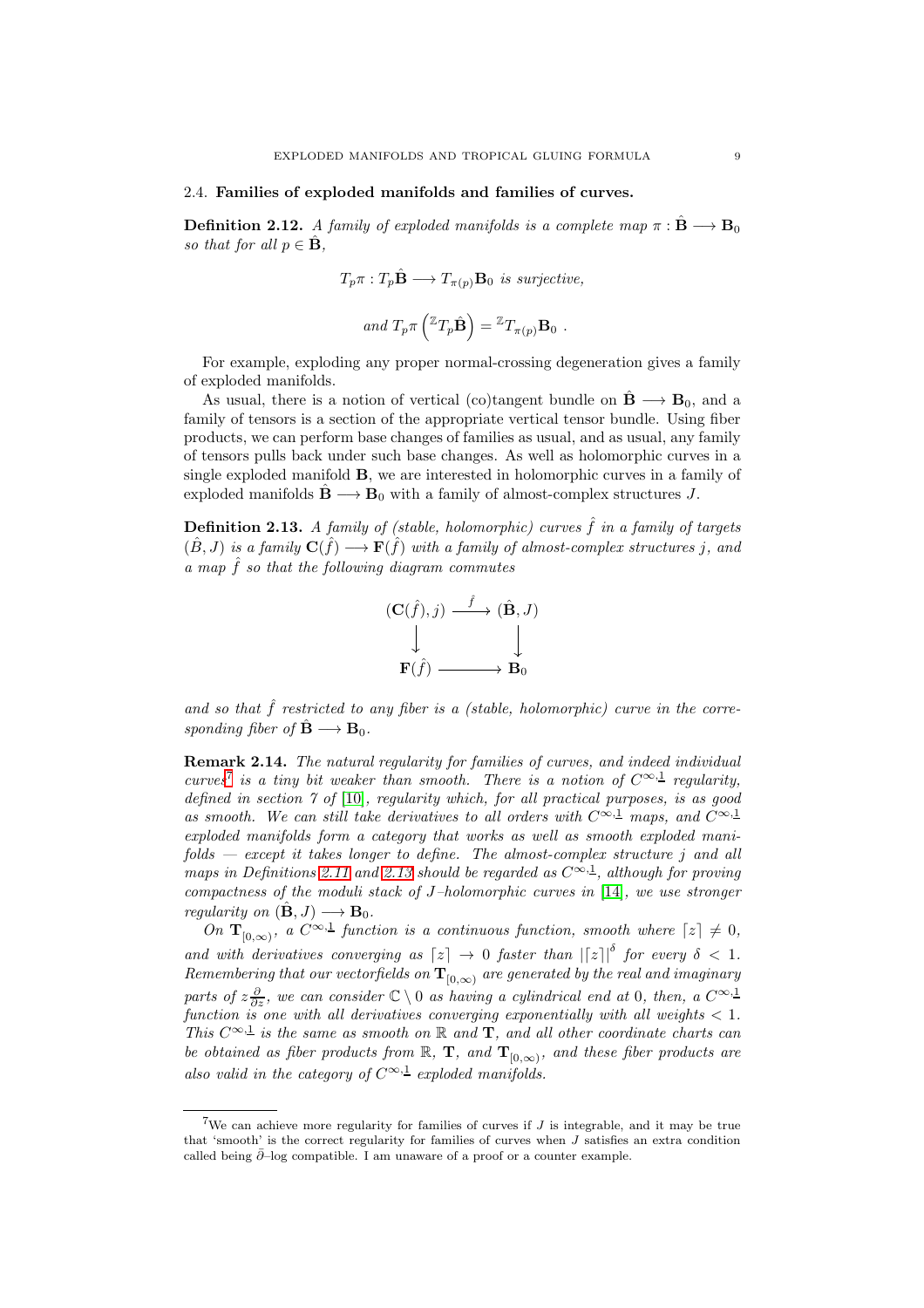**Definition 2.15.** A morphism of  $C^{\infty,1}$  families of curves  $\hat{f} \longrightarrow \hat{g}$  is a commutative diagram of  $C^{\infty,1}$  maps



<span id="page-9-0"></span>so that the lefthand square is a pullback diagram.

2.5. The moduli stack of curves. Use the notation  $\mathcal{M}^{st}(\hat{\mathbf{B}})$  for the moduli stack of not-necessarily-holomorphic stable curves in  $\hat{B}$ . This is the category of  $C^{\infty,1}$  families of stable curves in  $\hat{B}$  along with the functor **F** assigning the exploded manifold  $\mathbf{F}(\hat{f})$  to the family of curves  $\hat{f}$ . Use  $\mathcal{M}(\hat{\mathbf{B}}) \subset \mathcal{M}^{st}(\hat{\mathbf{B}})$  for the substack of holomorphic curves.

Think of a family of curves parametrized by **F** as a map  $\mathbf{F} \longrightarrow \mathcal{M}^{st}$ . In the case of curves mapping to a point,  $\mathcal{M}^{st}(\cdot) = \mathcal{M}(\cdot)$ , and both are represented by (the stack of maps into)  $\prod_{g,n}$  Expl $\bar{M}_{g,n}$ .

 $\mathcal{M}^{st}$  comes with a natural topology. Say that a subcategory U of  $\mathcal{M}^{st}$  is a substack if  $\hat{f}$  is in U if and only if all the individual curves in  $\hat{f}$  are isomorphic to a curve in U. Define U to be open if, for all  $\hat{f}$  in  $\mathcal{M}^{st}$ , the subset of  $\mathbf{F}(\hat{f})$ parametrizing curves in U is open. For example  $\mathcal{M} \subset \mathcal{M}^{st}$  is closed, and examples of open substacks are the moduli stack of curves contained in an open subset of B, or the stack of curves  $f$  so that  $f$  has no internal edges. One interesting example of a closed substack is the substack of  $\mathcal{M}^{st}(\mathbf{B})$  consisting of curves f with at least one component of  $\lceil \mathbf{C}(f) \rceil$  unstable and representing a trivial homology class in  $\lceil \mathbf{B} \rceil$ either by itself or with other components. It's good to know that there is an open neighborhood of  $M$  excluding those annoying little buggers.

Interesting phenomena occur in the natural topology on the moduli stack of (not necessarily stable)  $C^{\infty,1}$  curves in **B**. The unstable curves are a closed substack, but every neighborhood of an unstable curve includes any stabilization.

#### <span id="page-9-1"></span>2.6. Regularity of the moduli stack of holomorphic curves.

There is a reasonably nice (but infinite-dimensional) bundle  $\mathcal Y$  over  $\mathcal M^{st}(\hat{\mathbf{B}})$ discussed in Section 2.2 of [\[12\]](#page-16-5). This bundle comes with a section  $\bar{\partial}: \mathcal{M}^{st} \longrightarrow \mathcal{Y}$ defining holomorphic curves:  $\mathcal{M} \subset \mathcal{M}^{st}$  is the intersection of  $\bar{\partial}$  with 0. If  $\bar{\partial}$  is transverse<sup>[8](#page-9-2)</sup> to 0 at a holomorphic curve f, then there exists an open neighborhood  $\mathcal{U} \subset \mathcal{M}^{st}$  of f, and a  $C^{\infty, \perp}$  family of curves,  $\hat{f}$ , with group of automorphisms,  $G$ , so that  $M \cap U$  is represented by  $\hat{f}/G$ . So, the moduli stack of curves is an orbifold close to where  $\bar{\partial}$  is transverse to 0.

In general,  $\bar{\partial}$  is not transverse to 0. However, on a small-enough neighborhood U of f, there always exists a suitably nice<sup>[9](#page-9-3)</sup> finite-dimensional vector sub-bundle V of Y so that  $\bar{\partial}$  is transverse to V. Theorem 6.6 of [\[12\]](#page-16-5) then states that  $\bar{\partial}^{-1}V \subset U$ is an orbifold locally represented by  $\hat{f}/G$  for some family of curves  $\hat{f}$ . Then  $V(\hat{f})$  is a finite-dimensional, G-equivariant vectorbundle over  $F(\hat{f})$  with a natural section

$$
\bar{\partial}\hat{f} : \mathbf{F}(\hat{f}) \longrightarrow V(\hat{f})
$$

and the moduli stack of holomorphic curves is locally represented by the quotient by G of the intersection of  $\bar{\partial}\hat{f}$  with 0. The data  $(\mathcal{U}, V, \hat{f}/G)$  with the section  $\bar{\partial}$ defines a Kuranishi chart for  $\mathcal{M} \subset \mathcal{M}^{st}$ , a Kuranishi chart embedded in  $\mathcal{M}^{st}$ . We

<sup>&</sup>lt;sup>8</sup>See [\[12\]](#page-16-5), sections 2.7 and 2.8 for a discussion of the tangent space of  $\mathcal{M}^{st}$  and the linearization of  $\bar{\partial}$ .

<span id="page-9-3"></span><span id="page-9-2"></span><sup>&</sup>lt;sup>9</sup>Definition 2.24 of  $[12]$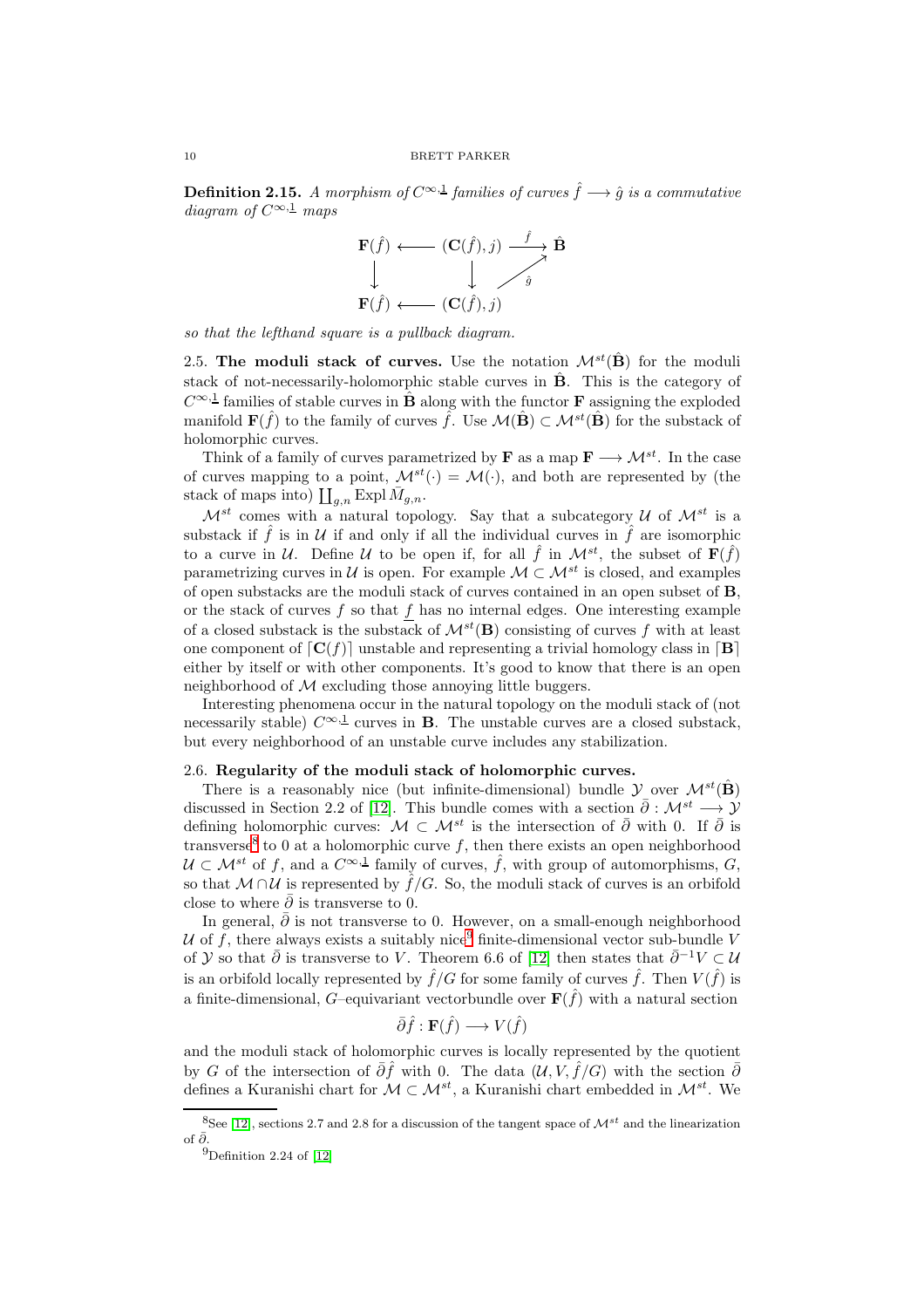can also choose V to be a complex vectorbundle, and  $\bar{\partial}$  to be transverse to 0 in a stronger sense<sup>[10](#page-10-1)</sup> so that the homotopy of  $D\bar{\partial}$  to a  $\mathbb{C}$ –linear operator defines a canonical orientation of  $\mathbf{F}(\hat{f})$  (relative to  $\mathbf{B}_0$  in the case of curves in a family of targets  $\hat{\mathbf{B}} \longrightarrow \mathbf{B}_0$ ).

Remark 2.16. The statement of regularity above includes all necessary gluing statements, as a neighborhood of a nodal curve includes all relevant gluings. It also includes the gluing statements required for relating the Gromov–Witten invariants of a fiber of  $\hat{\mathbf{B}} \longrightarrow \mathbf{B}_0$  to the invariants of nearby fibers.

Under the assumption that  $\mathcal{M} \subset \mathcal{M}^{st}$  obeys suitable compactness conditions. Theorem 7.3 of  $[12]$  constructs a compatible collection<sup>[11](#page-10-2)</sup> of such Kuranishi charts covering  $M$ . In [\[15\]](#page-16-6), a virtual fundamental class is constructed from such a Kuranishi structure.

## <span id="page-10-0"></span>2.7. Taming forms and compactness of the moduli stack of holomorphic curves.

The smooth part  $[B]$  of  $B$  also has a (co)tangent space, with a canonical complex structure normal to strata.<sup>[12](#page-10-3)</sup>

A taming form  $\omega$  on **B** is a closed 2–form on [**B**], symplectic on strata, and positive on holomorphic planes normal to strata.[13](#page-10-4)

An almost-complex structure on B does not necessarily induce an almost-complex structure on  $[B]$ . A nice kind of almost-complex structure that does induce an almost-complex structure on  $[\mathbf{B}]$  is called a  $\bar{\partial}$ –log compatible complex structure. We can speak of  $\omega$  taming such a  $\partial$ -compatible J if  $\omega$  is positive on holomorphic planes within T [B]. Roughly speaking, J is  $\partial$ –log compatible if for all exploded functions  $x \in \mathcal{E}^{\times} \mathbf{B}$ ,

$$
f^{-1}(df - idf \circ J)
$$

is a  $\mathbb{C}\text{-valued }1\text{-form on }\mathbf{B}$  pulled back from  $[\mathbf{B}]$ .<sup>[14](#page-10-5)</sup> The standard complex structure on  $\mathbf{T}_P$  is  $\bar{\partial}$ –log compatible, and the space of  $\bar{\partial}$ –log compatible almost-complex structures on B tamed by a given taming form is nonempty and connected.

The following theorem follows from Theorem 6.1 and Lemma 4.2 of [\[14\]](#page-16-4) along with Lemma 2.8 of [\[12\]](#page-16-5).

Theorem 2.17. Suppose that J is a  $\bar{\partial}$ –log compatible almost-complex structure tamed by  $\omega$  on a complete exploded manifold **B**, and suppose further that there exists an affine immersion  $\underline{\mathbf{B}} \longrightarrow [0,\infty)^N$ . Then the moduli stack of holomorphic curves in  $\mathcal{M}^{st}(\mathbf{B})$  with genus g, n ends, and  $\omega$ -energy at most E is compact.<sup>[15](#page-10-6)</sup>

If there only exists an immersion  $B \longrightarrow \mathbb{R}$ , then M is compact restricted to every connected component of  $\mathcal{M}^{st}(\mathbf{B})$ .

<sup>12</sup>See section 2 of [\[14\]](#page-16-4). Unlike T**B**, the tangent space of  $[B]$  is not always a vectorbundle, and is not particularly nice.

<span id="page-10-4"></span><span id="page-10-3"></span> $13$ For a more precise statement, see section 2 of [\[14\]](#page-16-4).

<span id="page-10-2"></span><span id="page-10-1"></span> $10$ Definition 2.26 of [\[12\]](#page-16-5)

<sup>11</sup>We are omitting many details. Roughly speaking, we construct a collection of embedded Kuranishi charts, compatible in the sense that on their common domain of definition, one includes into the other. One property of our Kuranishi charts we have not mentioned is that they can be shrunk appropriately. This property is essential for making global constructions of sections of sheaves over Kuranishi charts, and is related to the Hausdorff condition one could desire for making such global constructions.

<span id="page-10-5"></span><sup>14</sup> See section 3 of [\[14\]](#page-16-4). Note that any smooth almost-complex structure on a smooth manifold is also  $\bar{\partial}$ –log compatible.

<span id="page-10-6"></span><sup>15</sup>The reader may wonder why we use 'compact' here instead 'complete'. The virtual moduli space is complete, but M may not be complete when  $\bar{\partial}$  is not transverse to 0. When we take the non-transverse intersection of the zero-section with a section of a vectorbundle over a complete exploded manifold, it may not be complete, but it is always compact.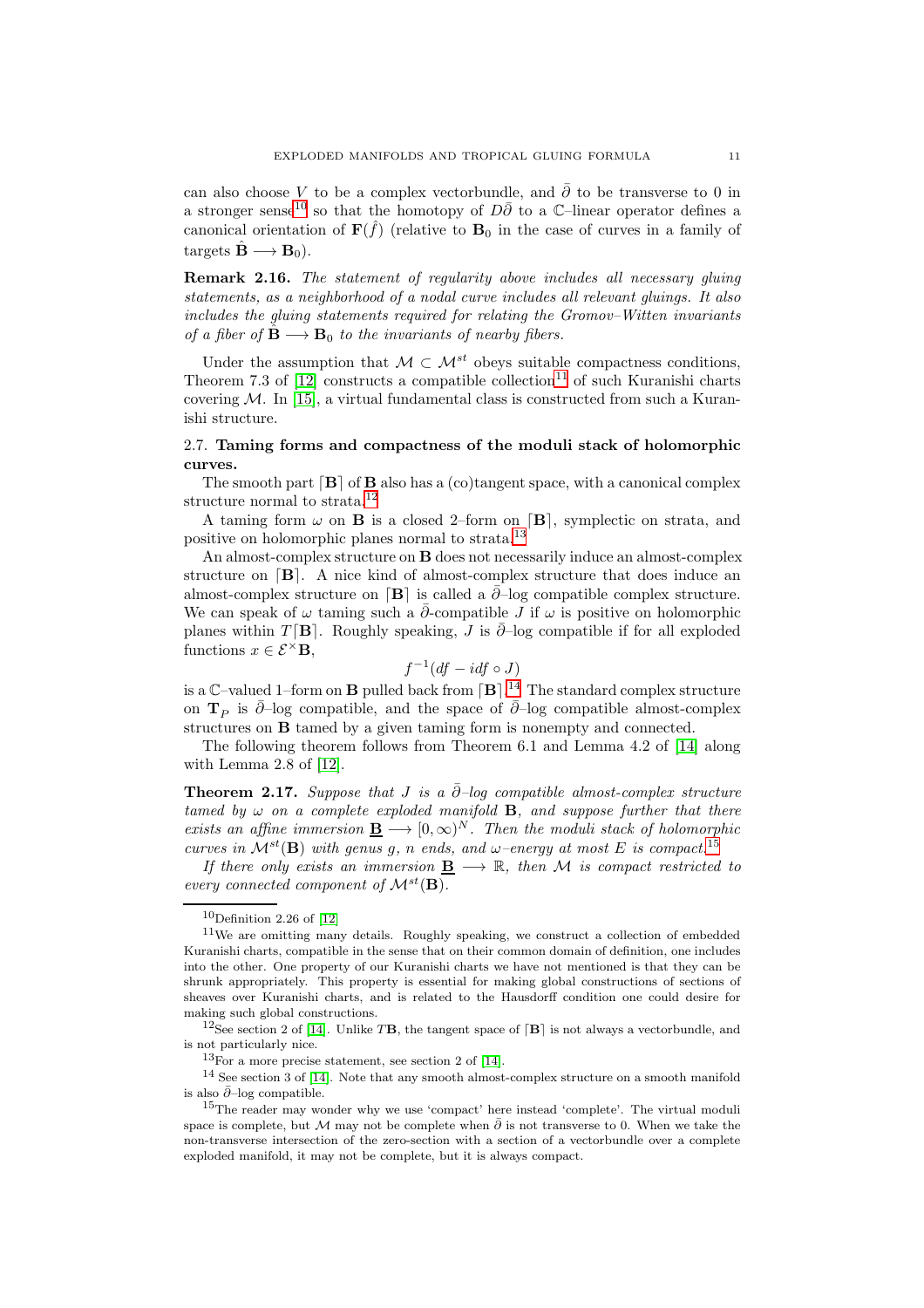The analogous result holds for holomorphic curves in a family of exploded manifolds  $\hat{\mathbf{B}} \longrightarrow \mathbf{B}_0$ , but now  $\mathcal{M} \longrightarrow \mathbf{B}_0$  is proper when restricted to curves with bounded energy, number of ends and genus or when restricted to connected components of  $\mathcal{M}^{st}(\hat{\mathbf{B}})$  respectively.

#### <span id="page-11-0"></span>2.8. DeRham cohomology theories.

There are three different DeRham cohomology theories  $^{16}$  $^{16}$  $^{16}$  for exploded manifolds: ordinary cohomology  $H^*$ , refined cohomology  $^rH^*$  and refined cohomology generated by functions,  ${}_{fg}^r H^*$ . All are identical to usual DeRham cohomology when applied to smooth manifolds, and have integration and Stokes' theorem working as usual. These 3 cohomology theories are related as follows:

$$
H^*(\mathbf{B}) \hookrightarrow {^rH^*}(\mathbf{B}) \longleftarrow {^r_gH^*}(\mathbf{B})
$$

Ordinary cohomology  $H^*(\mathbf{B})$  is finite-dimensional if **B** is compact, invariant<sup>[17](#page-11-3)</sup> in connected families of exploded manifolds, and for M a complex manifold with normal-crossing divisors,  $H^*(\text{Expl }M) = H^*(M,\mathbb{R})$ . The problem with ordinary cohomology is that it does not have pushforwards compatible with fiber products of exploded manifolds, so it is inappropriate for our gluing formula.

Refined cohomology,  $TH^*$  is the minimal extension of  $H^*$  with fiber-productcompatible pushforwards. It is also invariant in connected families of exploded manifolds and is usual cohomology on smooth manifolds, but when  $M$  is a complex manifold with normal-crossing divisors,  $rH^*(\text{Expl }M)$  is usually infinite dimensional.

Refined cohomology generated by functions  $f_g H^*$  also possesses fiber-productcompatible pushforwards, but it is only invariant in families of exploded manifolds parametrized by R, not general families. This non-invariance is actually a convenient feature, because it allows multiple different gluing formulas for the same Gromov–Witten invariant. The main advantage of  $\int_{fg}^r H^*$  is its compatablity with tropical completion, discussed in section 7 of [\[15\]](#page-16-6). For a given point  $p \in \underline{\mathbf{B}}$ , the set of points in **B** with tropical part p is a manifold,  $\mathbf{B}|_p$ , with a canonical completion,  $\mathbf{B}^{\dagger}_{p}$ , to an exploded manifold that is complete when **B** is compact. Any differential form,  $\theta$  on **B**, restricts to a differential form on **B**|<sub>p</sub> and then extends canonically to a differential form  $\theta|_p$  on  $\mathbf{B}|_p$ . The map  $\theta \mapsto \theta|_p$  determines a well-defined map

$$
f_g^r H^*(\mathbf{B}) \longrightarrow {}^r H^*(\mathbf{B}]_p) .
$$

#### <span id="page-11-1"></span>2.9. Gromov–Witten invariants.

A virtual fundamental class  $[\mathcal{M}]$  for the moduli stack of holomorphic curves is constructed in [\[12\]](#page-16-5). We can integrate forms from  $H^*$ ,  $^rH^*$  or  $^r_f H^*$  over [M] to define numerical Gromov–Witten invariants. Given any evaluation map

$$
ev: \mathcal{M}^{st}(\mathbf{B}) \longrightarrow \mathbf{X}
$$

where  $X$  is an oriented exploded orbifold or manifold and  $ev$  is proper restricted to  $\mathcal{M}_{g,n,E}$  — the moduli stack of holomorphic curves with genus g, n ends, and  $ω$ -energy  $E$  — we can pull back and integrate  $θ \in {^r}H_c^*(\mathbf{X}).^{18}$  $θ \in {^r}H_c^*(\mathbf{X}).^{18}$  $θ \in {^r}H_c^*(\mathbf{X}).^{18}$  The integral

$$
\int_{[\mathcal{M}_{g,n,E}]}ev^*\theta
$$

<span id="page-11-2"></span> $^{16}H^*$  and  $rH^*$  are defined in [\[8\]](#page-16-7).  $r_g H^*$  is defined in [\[15\]](#page-16-6).

<span id="page-11-3"></span><sup>&</sup>lt;sup>17</sup>More accurately,  $H^*$  of the fibers of a family of exploded manifolds forms a kind of flat bundle over the family with interesting monodromy. See section 11 of [\[8\]](#page-16-7).

<span id="page-11-4"></span><sup>&</sup>lt;sup>18</sup>We can also use differential forms representing classes in  $H^*$  or  $\int_{fg}^{r} H^*$ , as these differential forms automatically represent classes in  $rH^*$ .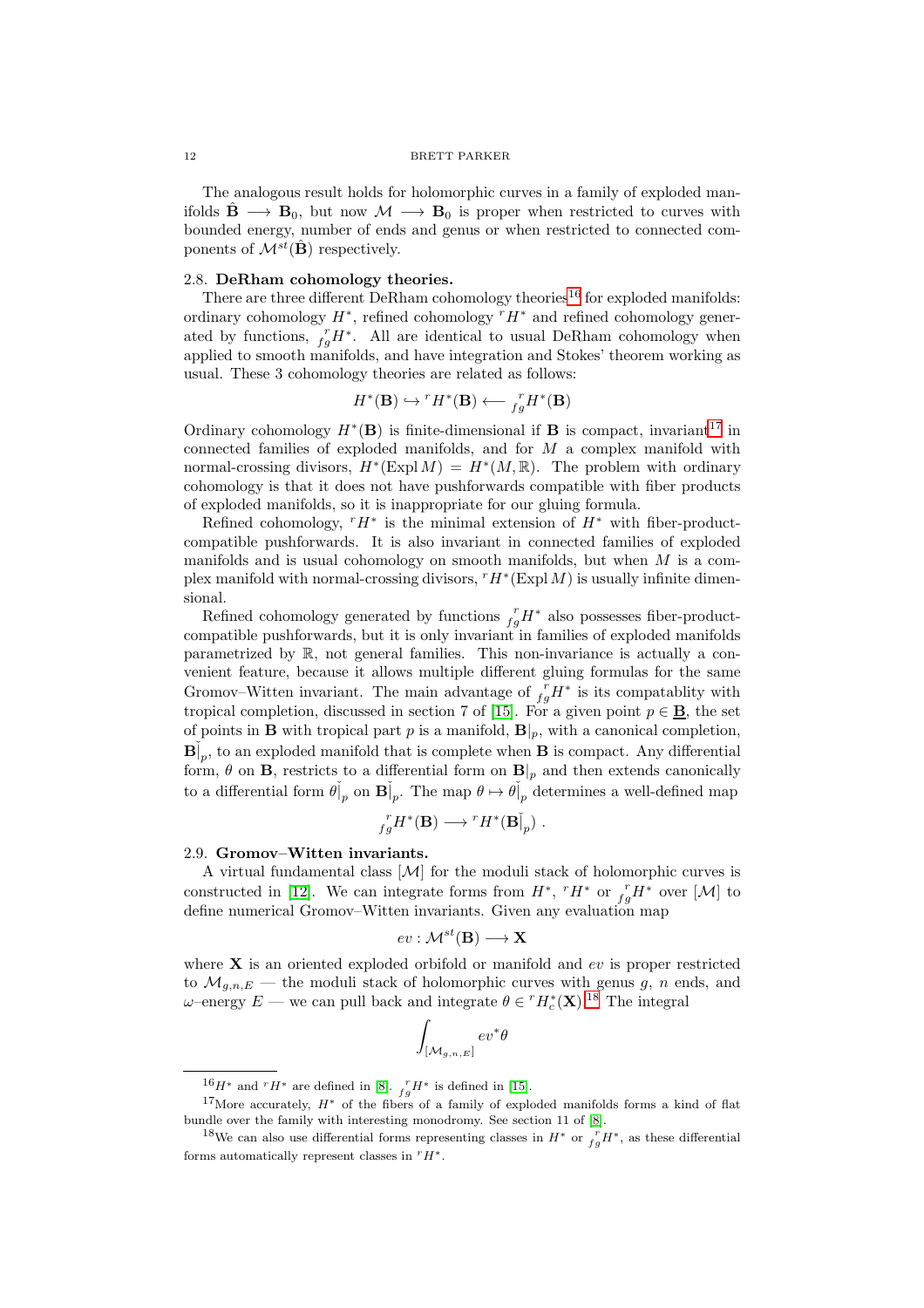is well defined independent of all choices, and invariant in families  $\ddot{\mathbf{B}} \longrightarrow \mathbf{B}_0$  (so long as the evaluation map makes sense for these families). We can also push forward the virtual fundamental class to a class  $\eta_{g,n,E} \in \frac{r}{fg}H^*(\mathbf{X})$  so that

$$
\int_{[\mathcal{M}_{g,n,E}]} ev^*\theta = \int_{\mathbf{X}} \eta_{g,n,E} \wedge \theta .
$$

This class  $\eta_{g,n,E} \in \frac{r}{fg}H^*(\mathbf{X})$  is independent of all choices and invariant in families parametrized by  $\mathbb{R}$ . Its image in  $^rH^*(\mathbf{X})$  is invariant in connected families in the following sense. Given a family of evaluation maps to a family of targets, relatively oriented over  $\mathbf{B}_0$ ,

$$
\begin{array}{ccc} \mathcal{M}^{st}(\hat{\mathbf{B}}) & \stackrel{ev}{\longrightarrow} \hat{\mathbf{X}} \\ & \downarrow & & \downarrow \\ \mathbf{B}_0 & \stackrel{\operatorname{id}}{\longrightarrow} \mathbf{B}_0 \end{array}
$$

so long as ev is proper restricted to  $\mathcal{M}_{g,n,E}^{st}(\hat{\mathbf{B}})$ , we can again push forward the virtual fundamental class to define  $\eta_{g,n,E} \in {}_{fg}^r H^*(\hat{\mathbf{X}}).^{19}$  $\eta_{g,n,E} \in {}_{fg}^r H^*(\hat{\mathbf{X}}).^{19}$  $\eta_{g,n,E} \in {}_{fg}^r H^*(\hat{\mathbf{X}}).^{19}$  The precise statement of invariance is that this class,  $\eta_{g,n,E}$ , is compatible with base changes. This basechange compatibility follows from the observation that embedded Kuranishi structures pull back under base changes, and Theorem 5.22 of [\[12\]](#page-16-5).

For stating our gluing theorem, we package the different  $\eta_{a,n,E}$  into a generating function

$$
\eta:=\sum_{g,n,E}\hbar^{2g+n-2}q^E\eta_{g,n,E}
$$

Remark 2.18. It is also possible to encapsulate the pushforward of tautological classes in  $\eta$  so that it also records descendant Gromov–Witten invariants. The same invariance properties still hold, and the gluing formula still works. See [\[7\]](#page-16-1) for an example of this.

#### <span id="page-12-0"></span>2.10. Tropical gluing formula.

Let  $\gamma$  be a tropical curve in  $\underline{\mathbf{B}}$ , and let  $\mathcal{M}^{st}_{\gamma}(\mathbf{B})$  denote the moduli stack of stable curves in **B** with a chosen isomorphism of their tropical part with  $\gamma$ . This stack is an  $|\text{Aut }\gamma|$ –fold cover of the stack of curves in  $\mathcal{M}^{st}(\mathbf{B})$  with tropical part isomorphic to  $\gamma$ . The contribution of  $\mathcal{M}^{st}_{\gamma}$  to  $\eta$  is well defined:

<span id="page-12-2"></span>
$$
\text{ for } p \in \underline{\mathbf{X}}, \quad \eta \check{\vert}_p = \sum_{\gamma \in \underline{ev}^{-1}(p)} \eta_\gamma / \left| \mathrm{Aut} \, \gamma \right|
$$

And,  $\mathcal{M}_{\gamma}^{st}$  is a fiber product of moduli stacks explained below.

(1)  
\n
$$
\begin{array}{ccc}\n& \mathcal{M}_{\gamma}^{st}(\mathbf{B}) & \longrightarrow & \prod_{e \in \text{ied}(\gamma)} \mathbf{B}|_{e}/\mathbb{C}^{*} \\
& \downarrow^{\text{cut}} & \downarrow^{\Delta} \\
& \prod_{v} \mathcal{M}_{\gamma_{v}}^{st}(\mathbf{B}|_{v}) & \longrightarrow & \prod_{e \in \text{ied}(\gamma)} (\mathbf{B}|_{e}/\mathbb{C}^{*})^{2}\n\end{array}
$$

For any vertex v of  $\gamma$ , we can obtain a curve in  $\mathbf{B}^{\dagger}_{v}$  by applying tropical completion at v to a curve in  $\mathcal{M}^{st}_{\gamma}(\mathbf{B})$ . The subset of the domain **C** over v is a punctured Riemann surface  $\mathbf{C}|v$ , which maps to  $\mathbf{B}|v$ . This map has a canonical completion to a curve  $\mathbf{C}^{\dagger}_{v} \longrightarrow \mathbf{B}^{\dagger}_{v}$ , with tropical part parametrized by  $\gamma_{v}$  — the tropical curve obtained from  $\gamma$  by cutting at all internal edges, then semi-infinitely extending the

<span id="page-12-1"></span><sup>&</sup>lt;sup>19</sup>For tagging the moduli space with  $\omega$ -energy E, we are assuming the the cohomology class represented by the taming form  $\omega$  does not change in our family  $\mathbf{B} \rightarrow \mathbf{B}_0$ . An analogous statement holds if this is not the case.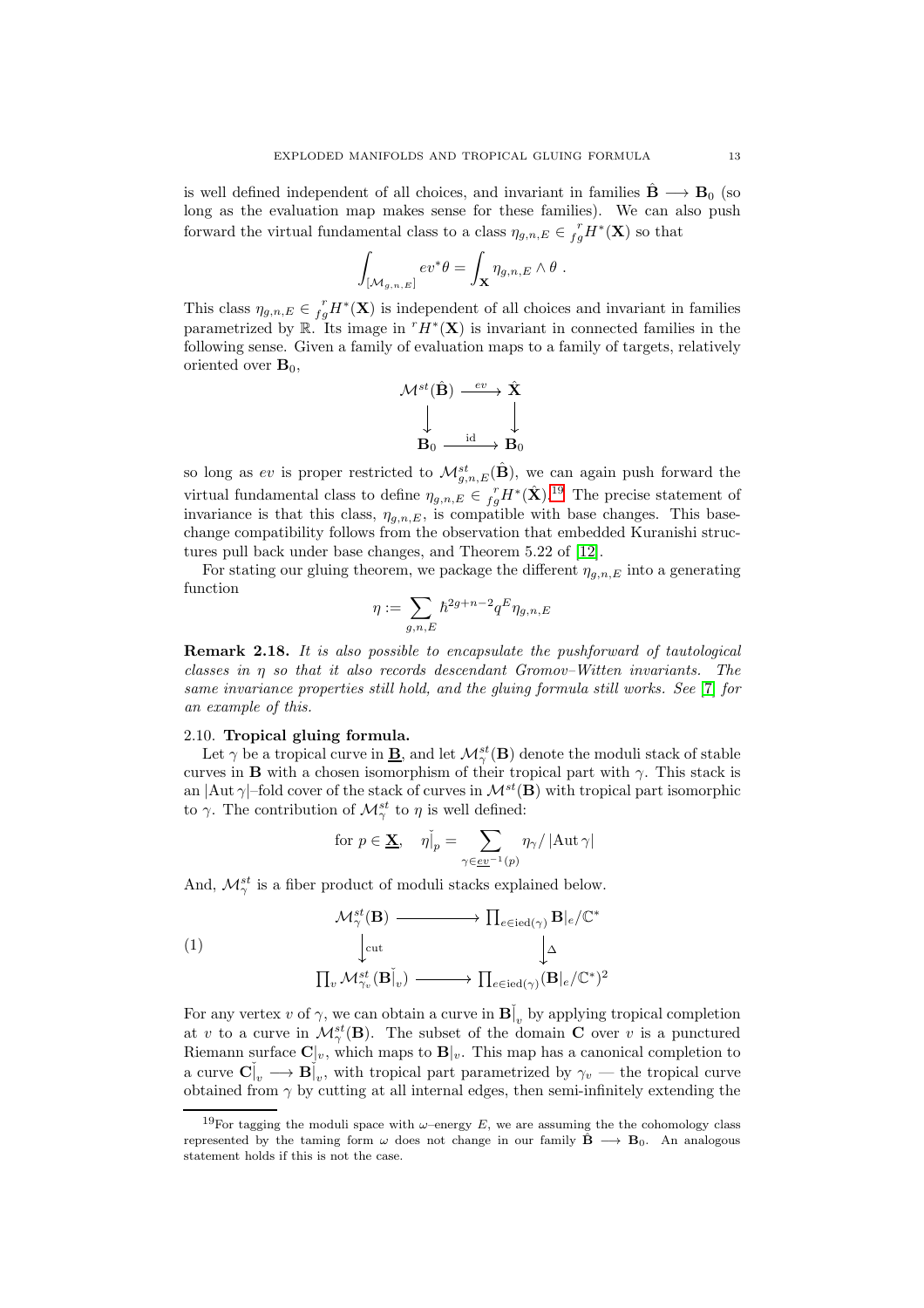cut edges of the component containing v. Applied to a family of curves in  $\mathcal{M}^{st}_{\gamma}(\mathbf{B}),$ this process creates a family of curves in  $\mathcal{M}^{st}_{\gamma_v}(\mathbf{B}\rvert_v)$  for all v, and determines a map of stacks  $\text{cut} : \mathcal{M}^{st}_{\gamma}(\mathbf{B}) \longrightarrow \prod \mathcal{M}^{st}_{\gamma_v}(\mathbf{B}\rvert_v).$ 

In the above diagram, ied( $\gamma$ ) indicates the set of internal edges of  $\gamma$ . Over each point in an edge of  $\gamma$ , the domain of a curve f has a copy of  $\mathbb{C}^*$ . Similarly, over every point p in a n-dimensional stratum of **B**, the manifold  $\mathbf{B}|_p$ , is a  $(\mathbb{C}^*)^n$ -bundle. Pick a point in the tropical part of each edge  $e$  of  $\gamma$ , and let  $B|_e \subset B$  be the subset of  $\bf{B}$  with tropical part equal to this point. The restriction of  $f$  determines a map  $\mathbb{C}^* \longrightarrow \mathbf{B}|_e$  equivariant with respect to a  $\mathbb{C}^*$ -action on  $\mathbf{B}|_e$  — the  $\mathbb{C}^*$ -action with weight  $(a_1, \ldots, a_n)$  when the derivative of  $\gamma$  on e is  $(a_1, \ldots, a_n)$ . The top line of Diagram [1](#page-12-2) is the associated evaluation map.

(2) 
$$
\mathcal{M}^{st}_{\gamma}(\mathbf{B}) \longrightarrow \prod_{e \in \text{ied}(\gamma)} \mathbf{B}|_{e}/\mathbb{C}^{*}
$$

There is a similar evaluation map for each edge of  $\gamma_v$ . For each internal edge of  $\gamma$ , there are two corresponding edges in  $\prod_{v} \gamma_{v}$ , so the bottom line of Diagram [1](#page-12-2) has target  $\prod (\mathbf{B}|_e/\mathbb{C}^*)^2$ .

In each case  $B|_e$  is the quotient of a manifold  $X_e$  by a trivial group action. Use  $m_e$  to denote the number so that derivative of  $\gamma$  at the edge e is  $m_e$  times a primitive integral vector. If  $m_e$  is zero, the  $\mathbb{C}^*$ -action on  $B|_e$  is trivial, and  $X_e := \mathbf{B}|_e$ . Otherwise,  $\mathbf{B}|_e/\mathbb{C}^*$  is the quotient of a manifold  $X_e$  by the trivial  $\mathbb{Z}_{m_e}$ action.

Remark 2.19. Each of the stacks in Diagram [1](#page-12-2) is actually a stack over the category of manifolds. The associated moduli stacks of holomorphic curves are not compact. We really need to work with appropriate completions of these stacks in order to prove our gluing theorem; see [\[16\]](#page-16-8).

 $\mathcal{M}^{st}_{\gamma_v}(\mathbf{B}^{\v})$  has a natural closure  $\mathcal{M}^{st}_{[\gamma_v]}(\mathbf{B}^{\v})$  in the moduli stack of curves with labeled ends, and  $X_e$  sits inside an exploded manifold  $\text{End}(\mathbf{B}|_v)$  with a similar evaluation map.

$$
\begin{array}{ccc}\n{\cal M}_{\gamma_{v}}^{st}({\bf B}\v]_{v}) & \longrightarrow {\cal X}_{e} \\
\int & & \downarrow \\
{\cal M}_{\left[\gamma_{v}\right]}^{st}({\bf B}) & \longrightarrow {\rm End}({\bf B}\v]_{v})\n\end{array}
$$

The corresponding evaluation map at all k edges of  $\gamma_v$  gives a map to a component,  $\text{End}_{\gamma_v}(\mathbf{B}^{\dagger}_v)$ , of  $(\text{End}(\mathbf{B}^{\dagger}_v))^k$ . There is a similar evaluation map from  $\mathcal{M}^{st}(\mathbf{B})$ , recording the location of all external edges. As we don't have a labeling of external edges, this evaluation map takes values in  $\prod_n (\text{End } \mathbf{B})^n / S_n$ . We now have the elements of the key diagram for our gluing formula.

$$
\begin{CD} \mathcal{M}^{st}(\mathbf{B}) @>ev>> \coprod_n (\operatorname{End} \mathbf{B})^n / S_n \\ \uparrow & & i_{\gamma} \uparrow \\ \mathcal{M}^{st}_{\gamma} @>>> \prod_{\operatorname{ed}(\gamma)} X_e \\ \downarrow & & \downarrow \Delta \\ \prod_v \mathcal{M}^{st}_{[\gamma_v]}(\mathbf{B}\v]_v) \xrightarrow{\prod_v ev_{\gamma_v}} \prod_v \operatorname{End}_{\gamma_v}(\mathbf{B}\v]_v) \end{CD}
$$

In the above, ed( $\gamma$ ) indicates all edges of  $\gamma$ , and  $i_{\gamma}$  forgets  $X_e$  for internal edges and otherwise uses the inclusion of  $X_e \subset$  End **B** for external edges.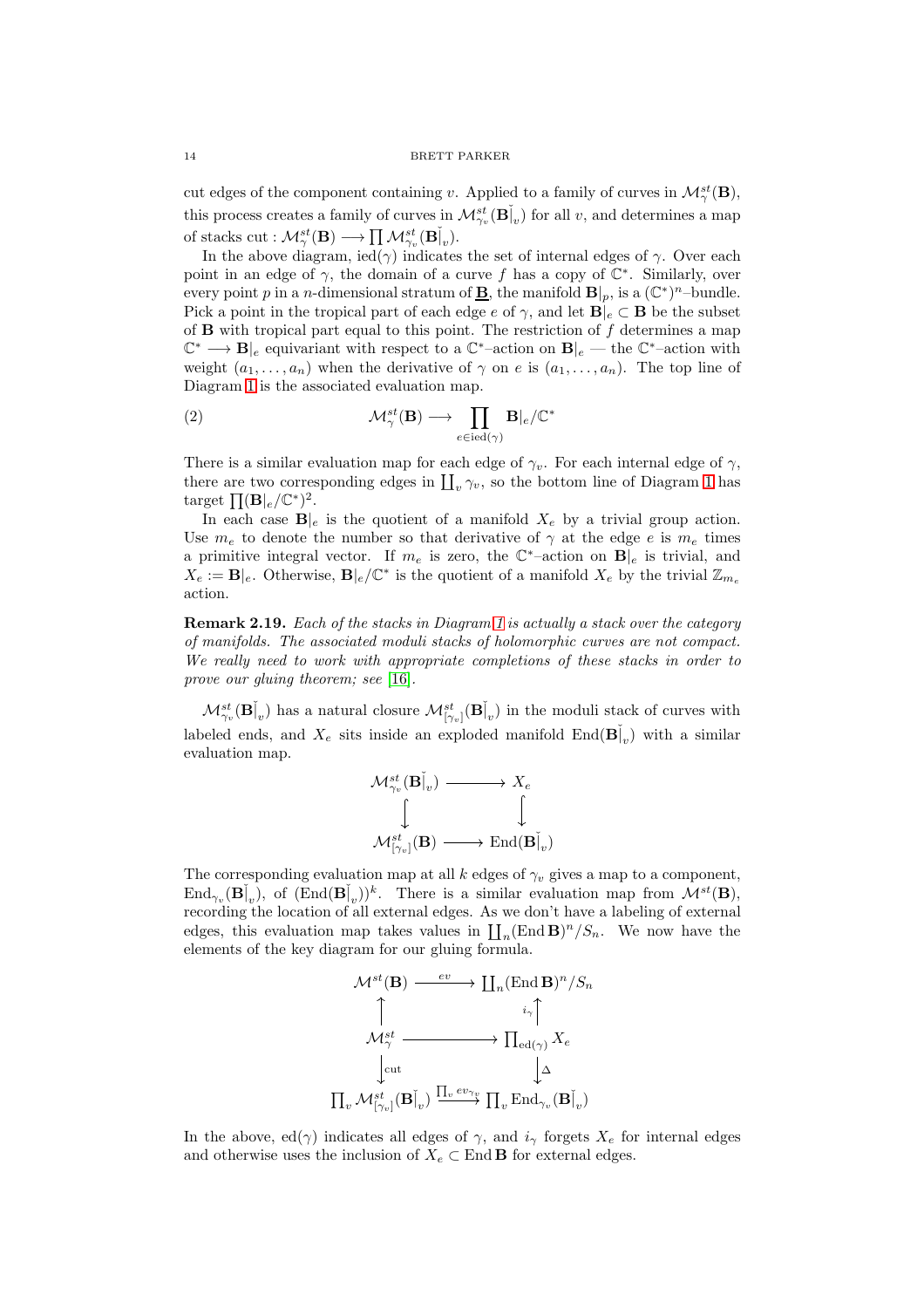The gluing formula reads $^{20}$  $^{20}$  $^{20}$ 

$$
\eta|_{p} = \sum_{\gamma \in \underline{ev}^{-1}(p)} \frac{k_{\gamma}}{|\mathrm{Aut} \,\gamma|} (i_{\gamma})_{!} \Delta^{*} \bigwedge \eta_{\gamma_{v}}
$$

where  $\eta_{\gamma_v} \in \frac{r}{fg}H^*(\text{End}_{\gamma_v}(\mathbf{B}))$  is the Gromov–Witten invariant associated with  $ev_{\gamma_v}$ , and

$$
k_\gamma = \prod_{\mathrm{ied}(\gamma)} m_e
$$

is an extra combinatorial factor introduced after we forgot the trivial group action on  $X_e$  present in Diagram [1.](#page-12-2)

### <span id="page-14-0"></span>2.11. Refinements.

Refinements, and refined cohomology, are important for understanding the tropical gluing formula in terms of manifolds with normal-crossing divisors, or log schemes instead of exploded manifolds.

## Definition 2.20. A refinement  $B' \longrightarrow B$  is a complete, bijective submersion.

As is explained in section 10 of  $[10]$ , refinements of **B** are equivalent to subdivisions of the tropical part  $\underline{\mathbf{B}}$  of  $\mathbf{B}$ . An instructive example is a refinement of  $\mathbf{T}^n$ determined by subdividing  $\mathbb{R}^n = \underline{\mathbf{T}^n}$  into the toric fan of some toric manifold M. This refinement is  $\text{Expl }M$ , the explosion of M relative to its toric boundary divi-sors. A further subdivision<sup>[21](#page-14-2)</sup> of this toric fan would result in a further refinement of Expl  $M$ , which in turn would be the explosion of some toric blowup of  $M$ .

Refinements do not affect Gromov Witten invariants, suitably interpreted. (The virtual fundamental class of) the moduli stack of holomorphic curves in  $B'$  is a refinement of (the virtual fundamental class of) the moduli stack of holomorphic curves in  $\mathbf{B}^{22}$  $\mathbf{B}^{22}$  $\mathbf{B}^{22}$ 

Refinements are almost isomorphisms. One manifestation is that the following is a fiber-product diagram.



So, any cohomology theory with pushforwards compatible with fiber product diagrams and containing  $H^*$  must also contain  $H^*(\mathbf{B}')$  for any refinement  $\mathbf{B}'$ . Refined cohomology  $^rH^*(\mathbf{B})$  is the minimal such cohomology theory. Refinements of  $ExplM$  correspond to boundary blowups  $M'$  of M locally modeled on toric blowups. So, refined cohomology<sup>[23](#page-14-4)</sup> of Expl M is the direct limit of the cohomology of all such  $M'$ .

We can use refinements to identify the key elements of the tropical gluing formula in more familiar terms. First, let us describe the evaluation map to End B. Suppose that  $\bf{B}$  is the explosion of a complex manifold M relative to a simple normal-crossing

<span id="page-14-1"></span><sup>&</sup>lt;sup>20</sup>We have cheated a little bit. To know that the pushforward  $(i<sub>\gamma</sub>)$ , gives a well-defined cohomology class, we need an extension to a map from a compact exploded manifold containing  $X_e$ . There are some complications involving tropical completions. Further details are given in [\[16\]](#page-16-8).

<span id="page-14-2"></span><sup>21</sup>A conical subdivision of the toric fan is the explosion of the toric manifold with that subdivided fan. A more general subdivision would result in an exploded manifold B′ which is not the explosion of a log scheme or complex manifold with normal-crossing divisors. The smooth part [B'] of B' would have extra components. Special cases of these extra components have been variously called holomorphic buildings, rubber components and expansions.

 $22\text{As}$  well as my proof of this using an older construction of the virtual fundamental class in [\[9\]](#page-16-9), Abramovich and Wise have proved this in the log setting in [\[2\]](#page-15-6).

<span id="page-14-4"></span><span id="page-14-3"></span> $23$ defined differently, but equivalently in  $[8]$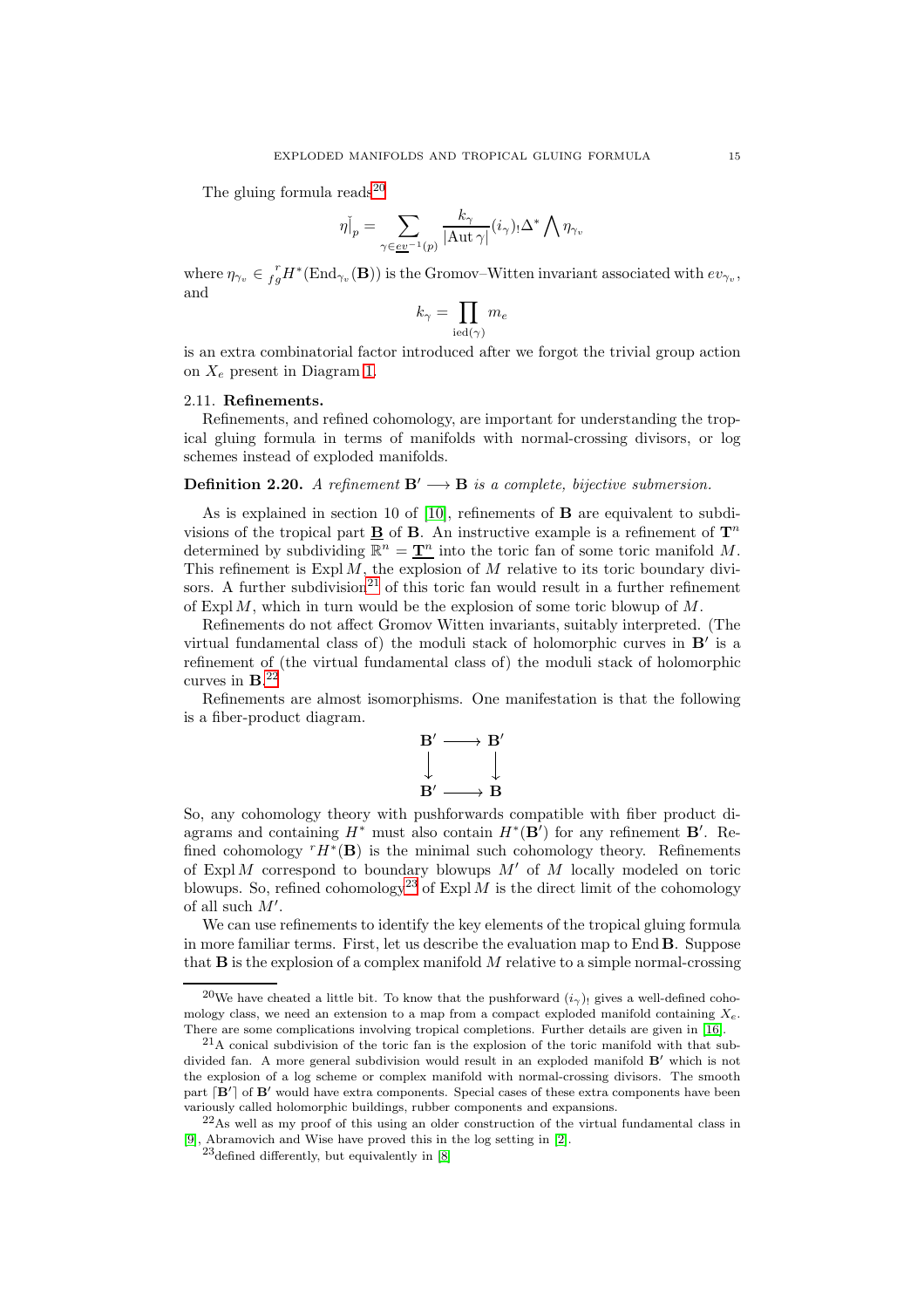divisor  $\bigcup_{i=1}^k D_i$  with irreducible components. And suppose, for simplicity, that the intersection of any number of these  $D_i$  is connected. (This can be achieved by suitably blowing up  $M$ , corresponding to a refinement of  $B$ .) The tropical part of **B** may be identified with the vectors  $(v_1, \ldots, v_k) \in [0, \infty)^k$  so that if  $v_i > 0$ for some set of indices  $i \in I$ , then  $\bigcap_{i \in I} D_i \neq \emptyset$ . The connected components of End **B** are then indexed by nonnegative integral vectors in  $\mathbb{N}^k$  satisfying the same condition. We can consider these integral vectors as either specifying the derivative at an end of a tropical curve, or specifying the degree of contact with each  $D_i$ . The zero vector corresponds to no contact with any  $D_i$ . The corresponding component of End **B** is  $\mathbf{B} = \text{Expl } M$ . The vector  $(n, 0, \ldots, 0)$  corresponds to order *n* contact with  $D_1$ , and no contact with any other  $D_i$ . The corresponding component of End  $\bf{B}$  is Expl  $D_1$ , where we use the divisor given by intersection with the other  $D_i$ . Similarly, the component of End **B** corresponding to order n contact with  $D_i$ and no contact with other divisors is  $\text{Expl } D_i$ . No other component of  $\text{End } \mathbf{B}$  will be the explosion of anything, but a refinement of it will be; simply blow up  $M$ (refine B to B′ ) until the specified order of contact is with only one component D of the divisor. Then  $\text{End }B'$  is a refinement of  $\text{End }B$ , and the refinement of our component is Expl D. As  $\mathcal{M}(\mathbf{B}')$  is also a refinement of  $\mathcal{M}(\mathbf{B})$ , we can use the map  $\mathcal{M}(\mathbf{B}') \longrightarrow \text{Expl } D \subset \text{End } \mathbf{B}'$  to define GW invariants in place of  $\mathcal{M}(\mathbf{B}) \longrightarrow \text{End } \mathbf{B}$ .

The exploded manifolds  $\mathbf{B}^{\check{}}|_v$  may also be described with the help of refinements. Suppose that B is a fiber of the explosion of a simple normal-crossing degeneration with singular fiber  $\cup_i N_i$ . When **B** is a fiber with nontrivial tropical part, its smooth part is equal to this singular fiber. The tropical part of **B** has a vertex  $p_i$  for each  $N_i$ , and a simplex with corners  $\{p_i, i \in I\}$  for each connected component of  $\bigcap_{i \in I} N_i$ . If v is one of these  $p_i$ , then  $\mathbf{B}^{\dagger}_{|v}$  is Expl  $N_i$ . When v is in a higher-dimensional stratum of  $\underline{\mathbf{B}}$ , we can refine  $\mathbf{B}$  to  $\mathbf{B}'$ , subdividing  $\underline{\mathbf{B}}$  so that v becomes a zero-dimensional stratum.<sup>[24](#page-15-7)</sup> So long as every stratum in  $\underline{\mathbf{B}'}$  with v as a corner has v as a standard corner,<sup>[25](#page-15-8)</sup> the stratum of  $[\mathbf{B}]$  corresponding to v is a manifold N with normal-crossing divisors. Then  $\mathbf{B}'|_{v} = \text{Expl} N$  is a refinement of  $\mathbf{B}|_{v}$ , and we can use  $\mathbf{B}'|_v$  in place of  $\mathbf{B}|_v$  for computing Gromov–Witten invariants.

With the above translations using refinements or blowups, our tropical gluing formula translates into the language of log schemes or ordinary manifolds.

#### <span id="page-15-0"></span>**REFERENCES**

- <span id="page-15-3"></span>[1] Dan Abramovich and Qile Chen. Stable logarithmic maps to Deligne-Faltings pairs II. The Asian Journal of Mathematics, 18(3):465–488, 2014.
- <span id="page-15-6"></span>[2] Dan Abramovich and Jonathan Wise. Invariance in logarithmic Gromov-Witten theory. [arxiv:1306.1222,](http://arxiv.org/abs/1306.1222) 2013.
- <span id="page-15-2"></span>[3] Qile Chen. Stable logarithmic maps to Deligne-Faltings pairs I. Ann. of Math. (2), 180(2):455–521, 2014.
- <span id="page-15-1"></span>[4] Mark Gross and Bernd Siebert. Logarithmic Gromov-Witten invariants. J. Amer. Math. Soc., 26(2):451–510, 2013.
- <span id="page-15-4"></span>[5] Eleny-Nicoleta Ionel. GW invariants relative to normal crossing divisors. Adv. Math., 281:40– 141, 2015.
- <span id="page-15-5"></span>[6] Mark McLean, Mohammad Tehrani, and Aleksey Zinger. Normal crossings divisors and configurations for symplectic topology. arXiv:1410.0609.

<span id="page-15-7"></span><sup>&</sup>lt;sup>24</sup>We can understand refinements of **B** in terms of refinements of Expl M, where M is the total space of the normal-crossing degeneration. Expl  $M$  is a cone over  $\underline{\mathbf{B}}$ . Our refinement is equivalent to a subdivision of  $\mathbf{B}$ ; if the cone over this subdivision has rational slopes, it is a subdivision defining a refinement of  $\mathrm{Expl} M$ . Beware that refining the total space over a family will generally not produce a family because it will no longer satisfy the requirement on integral vectors. This is dealt with by a base change.

<span id="page-15-8"></span> $^{25}$ A standard corner of an integral-affine polytope is locally isomorphic to an open neighborhood of 0 in  $[0, \infty)^n$ .